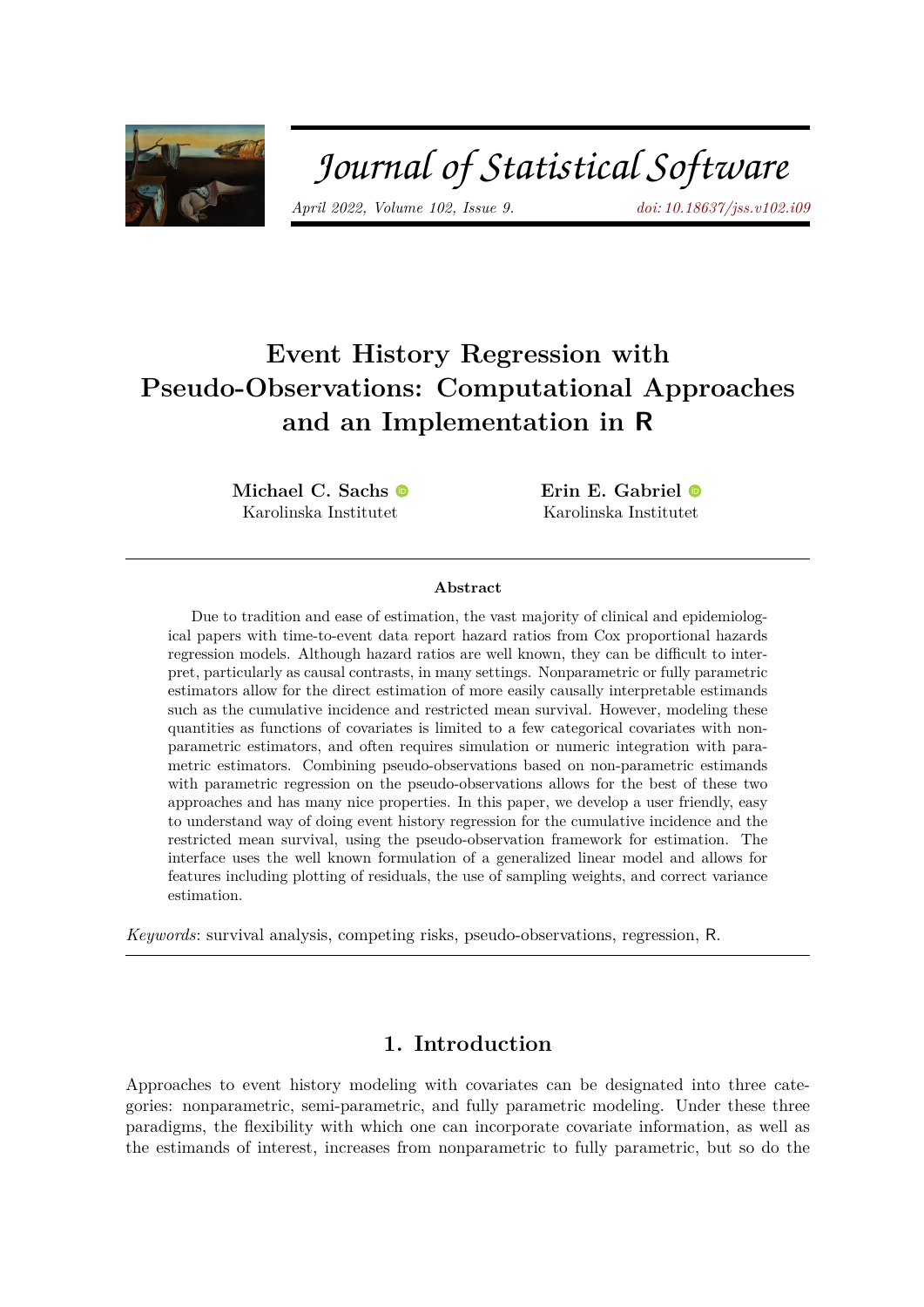assumptions that are required. Semiparametric Cox regression occupies the middle ground of modeling assumptions, having an unspecified baseline hazard but still allowing for multiple and continuous covariates [\(Cox](#page-26-0) [1972\)](#page-26-0).

The vast majority of clinical and epidemiological papers with time-to-event data use hazard ratios as their primary estimand. We believe this is due to two things, tradition, and how easy Cox models are to estimate using standard statistical software. Fully parametric survival models require some understanding of the parameterization to interpret the results. The results of a Cox model however are familiar even to first year medical students, yet hazard ratios are commonly misinterpreted as relative risks [\(Sutradhar and Austin](#page-29-0) [2018\)](#page-29-0). Furthermore, as was pointed out by [Aalen, Cook, and Røysland](#page-25-0) [\(2015\)](#page-25-0); [Martinussen, Vansteelandt, and An](#page-27-0)[dersen](#page-27-0) [\(2020\)](#page-27-0), hazard ratios are difficult to interpret as causal contrasts in many settings. Nonparametric or fully parametric estimators allow for the direct estimation of cumulative estimands that do not condition on past survival, which are therefore more easily causally interpretable. However, incorporation of covariate information is limited to a few categorical covariates in the former, and interpretation of the coefficients directly is challenging in the latter.

With the term "cumulative estimand" we are referring to quantities that can be expressed as expectations of functionals of random variables that represent times to some event of interest that do not condition on past survival. This is in contrast to the hazard function, which is defined in terms of the probability of failing at a particular time conditional on surviving up to just before that time. Cumulative estimands that are commonly of interest are the probability of surviving beyond a particular time (the survivor function or survival), the probability of failing before a particular time (the cumulative incidence function or risk), and the restricted mean survival. What we call cumulative estimands are sometimes referred to as "marginal" to distinguish them from the hazard which is conditional on past survival. However, since we are interested in regression modeling conditional on covariates, we will use the term "cumulative" for clarity.

In many settings, the outcome of interest may be the time to failure due to one cause (for example, death due to cancer), while the remaining causes (death not due to cancer) would be considered competing causes or competing risks. In the presence of competing risks, cumulative estimands include the probability of failing due to a particular cause before a fixed time (the cause-specific cumulative incidence, also called the subdistribution) and the restricted mean time lost (Zhao *[et al.](#page-29-1)* [2018\)](#page-29-1). In Cox regression, competing risks are often treated as censoring events, but these cumulative estimands are related to the cause-specific hazards of all of the causes, and hazards based on the subdistribution functions are even more difficult to interpret.

Contrasts of cumulative estimands, such as the difference in survival probabilities, have easier causal interpretations, and although there have been several methods suggested in the literature to model the effect of covariates on them, each has its limitations. An overview of fully parametric models is provided by [Royston and Parmar](#page-28-0) [\(2002\)](#page-28-0), yet these models have similar drawbacks as the Cox model and often require computationally complex post-estimation and standardization to describe covariate effects on cumulative survival quantities. The Fine-Gray model [\(Fine and Gray](#page-26-1) [1999\)](#page-26-1) is touted as a model for the cause specific cumulative incidence function, yet the main output from that model are ratios of the hazards defined by the subdistribution functions which lack a useful interpretation in terms of an effect on the cumulative incidence [\(Austin and Fine](#page-26-2) [2017\)](#page-26-2). [Scheike, Zhang, and Gerds](#page-28-1) [\(2008\)](#page-28-1) and [Tian, Zhao, and](#page-29-2)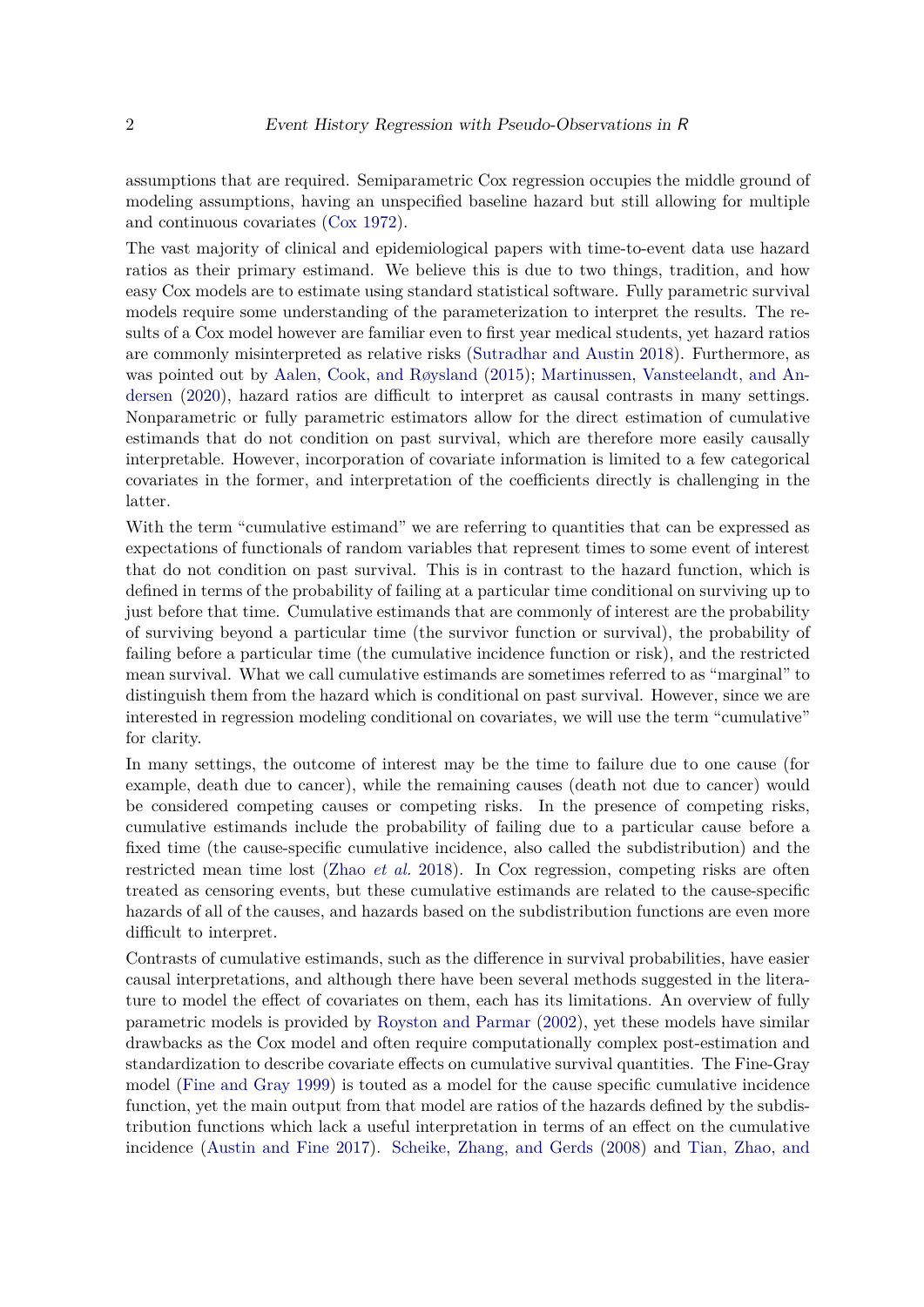[Wei](#page-29-2) [\(2014\)](#page-29-2) developed inverse probability of censoring weighted estimating equation methods for using covariates to predict the cumulative incidence probability and restricted mean event time, respectively. These methods, however, can be statistically inefficient since they omit the censored observations from the estimating equations, and can be difficult to use and model dependent because they require modeling of the censoring distribution.

Pseudo-observations, as introduced by [Andersen, Klein, and Rosthøj](#page-26-3) [\(2003\)](#page-26-3), can be used to fill this gap. Pseudo-observations are calculated for each individual in a sample based on jackknife values calculated using nonparametric estimators of cumulative estimands. It has been shown that using these pseudo-observations as the outcome (instead of the time and event indicator pair) of regression models provides asymptotically unbiased estimates of the associations of the covariates included in the model on the survival outcome of interest [\(Graw, Gerds, and Schumacher](#page-27-1) [2009;](#page-27-1) [Jacobsen and Martinussen](#page-27-2) [2016;](#page-27-2) [Overgaard, Parner,](#page-27-3) [and Pedersen](#page-27-3) [2017\)](#page-27-3). The key advantage is that they allow direct parametrization of covariate associations with cumulative survival quantities of interest at a single or multiple times points simultaneously.

Our goal is to provide an user friendly, easy to understand way of doing event history regression for cumulative survival estimands, using the pseudo-observation framework. We do this in our R package eventglm [\(Sachs and Gabriel](#page-28-2) [2022\)](#page-28-2), using the well known formulation of a generalized linear model (GLM) or generalized estimating equations (GEE) that builds on and leverages the existing infrastructure for such models, specifically in the stats package (R [Core Team](#page-28-3) [2021\)](#page-28-3) and the geepack package [\(Halekoh, Højsgaard, and Yan](#page-27-4) [2006\)](#page-27-4). In this paper we describe our implementation of pseudo-observation based approaches to event history regression in the R package **eventglm**, with the primary functions cumincglm and rmeanglm, highlighting the interpretation and useful properties of this approach. We use simulated data to evaluate and compare the performance of the different methods to handle covariate dependent censoring, and the different variance estimators in the single time point setting, thus informing the default choices for the methods. Example data analyses are illustrated on two datasets that are included in the package, showing how to use the package and interpret the output. We show how the package is set up so that it can be extended to accommodate new or different methods for pseudo-observation calculation. Finally, we compare the computational performance of our implementation to the existing approaches for calculating pseudo-observations. The package eventglm is available from the Comprehensive R Archive Network (CRAN) at <https://CRAN.R-project.org/package=eventglm>.

#### **1.1. Related work**

A variety of regression models for time-to-event outcomes can be specified and estimated using different R packages, but our main focus is on regression models for the cumulative incidence and restricted mean survival. The primary infrastructure for the analysis of timeto-event outcomes in R is in the **survival** package [\(Therneau and Grambsch](#page-29-3) [2000;](#page-29-3) [Therneau](#page-29-4) [2022\)](#page-29-4). Regression models for the cumulative incidence function are available in the timereg [\(Scheike and Zhang](#page-28-4) [2011;](#page-28-4) [Scheike and Martinussen](#page-28-5) [2006\)](#page-28-5) and riskRegression [\(Gerds and Kat](#page-27-5)[tan](#page-27-5) [2021\)](#page-27-5) packages, which use the direct binomial approach for estimation in addition to the Fine-Gray model for competing risks. The Cprob package [\(Allignol](#page-26-4) [2018;](#page-26-4) [Allignol, Latouche,](#page-26-5) [Yan, and Fine](#page-26-5) [2011\)](#page-26-5) implements cumulative incidence regression using temporal process regression or the pseudo-observation approach. For computation of pseudo-observations, the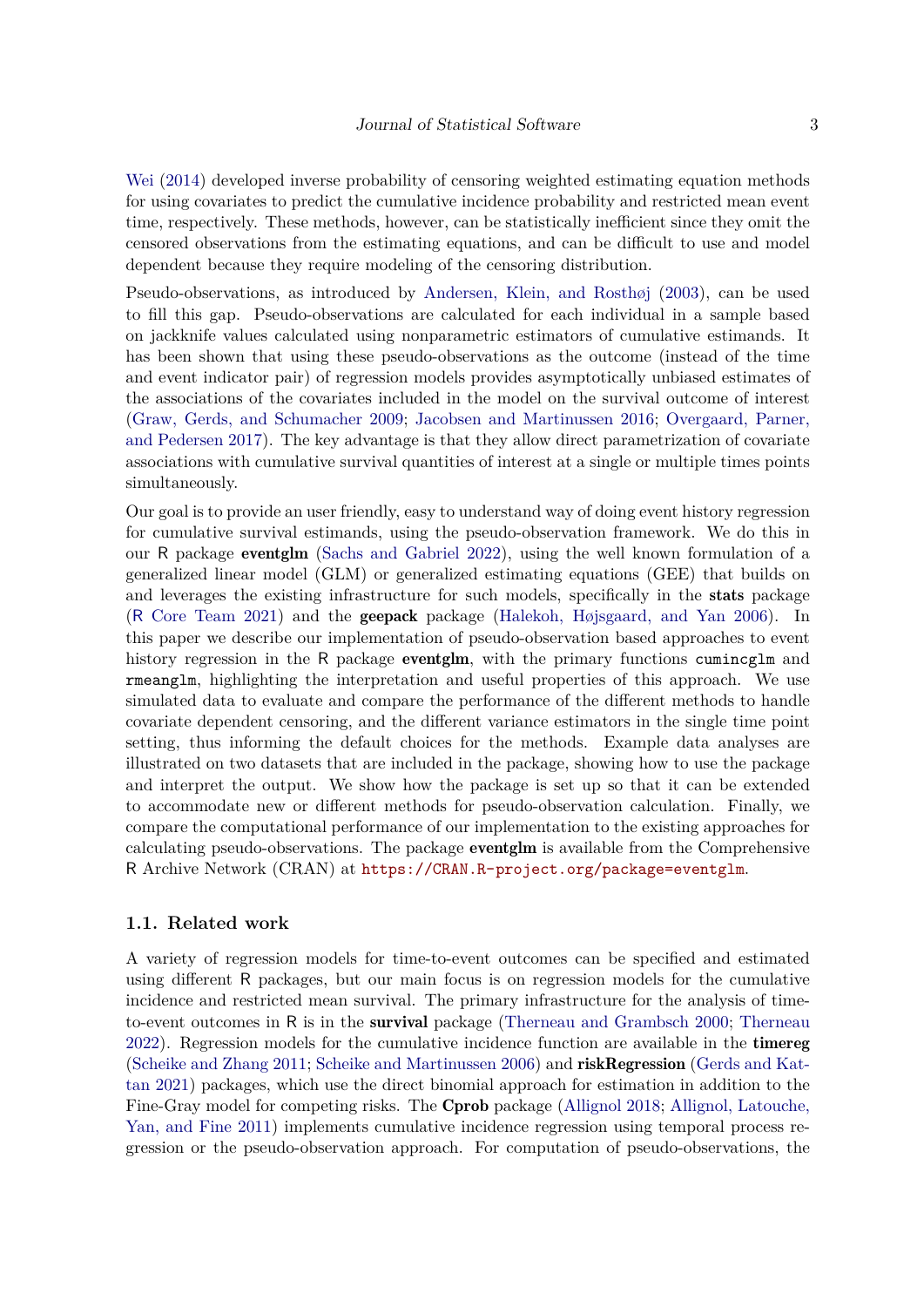pseudo [\(Pohar-Perme and Gerster](#page-28-6) [2017\)](#page-28-6) and fastpseudo [\(Batten](#page-26-6) [2015\)](#page-26-6) packages are designed specifically for that task, while the **prodlim** [\(Gerds](#page-26-7) [2019\)](#page-26-7) package provides functions to do that for the cumulative incidence function. A Stata [\(StataCorp](#page-28-7) [2019\)](#page-28-7) package [\(Overgaard,](#page-27-6) [Andersen, and Parner](#page-27-6) [2015\)](#page-27-6) and a SAS (SAS [Institute Inc.](#page-28-8) [2013\)](#page-28-8) macro [\(Klein, Gerster, An](#page-27-7)[dersen, Tarima, and Perme](#page-27-7) [2008\)](#page-27-7) exist for computation of pseudo-observations. With all of these packages that only compute pseudo-observations, it is left to the user to specify regression models, estimate them, and perform inference. This provides a great deal of flexibility, but also is a barrier to entry for less experienced users of statistical methods.

### **2. Notation and estimands**

Let  $T_i$  denote the time to event,  $\delta_i \in \{1, \ldots, d\}$  denote the indicator of the cause of the event for *d* competing causes, and  $X_i$  a vector of covariates for subject  $i = 1, \ldots, n$ . We will use  $V_i$  to denote transformations of  $(T_i, \delta_i)$  whose expectations represent summary statistics of interest. Specifically, we consider the following, where  $1\{\cdot\}$  denotes the indicator function that is 1 if the event in brackets is true, and 0 otherwise,

- The cause specific cumulative incidence of cause *k* at time  $t^*$ :  $V_i = 1\{T_i \le t^*, \delta_i = k\}$ and  $E(V_i) = P(T_i < t^*, \delta_i = k)$ .
- In the case where  $d = 1$ , the cumulative incidence (one minus survival) at time  $t^*$ :  $V_i = 1\{T_i < t^*\}\$ and  $\mathsf{E}(V_i) = \mathsf{P}(T_i < t^*)$ .
- The expected lifetime lost due to cause *k* up to time  $t^*$ :  $V_i = (t^* \min\{T_i, t^*\})1\{\delta_i = k\}$ and  $E(V_i) = \int_0^{t^*} P(T_i < u, \delta_i = k) \, du$ , as was shown in [Andersen](#page-26-8) [\(2013\)](#page-26-8).
- In the case where  $d = 1$ , the restricted mean survival up to time  $t^*$ :  $V_i = \min\{T_i, t^*\}$ and  $E(V_i) = \int_0^{t^*} P(T_i > u) du$ .

Our main interest is in estimating the parameters of a generalized linear regression model for  $V_i$  conditional on covariates  $X_i$ :

<span id="page-3-0"></span>
$$
E(V_i \mid X_i) = g^{-1}\{X_i^{\top} \beta\},\tag{1}
$$

for some specified link function *g*.

The interpretation of the coefficients will depend on estimand of interest and the link function, which is specified using the link argument of cumincglm and rmeanglm. For a model of the cumulative incidence using the identity link (the default)  $g(x) = x$ , and for a single binary covariate, we have

$$
P(T_i < t^* \mid X_i = x_i) = \beta_0 + \beta_1 x_i,
$$

so that  $\beta_1 = P(T_i \leq t^* \mid X_i = 1) - P(T_i \leq t^* \mid X_i = 0)$ , called the risk difference. This is often of interest in medical studies to summarize the effect of a treatment or exposure. With the log link (link="log"), we obtain  $\exp(\beta_1) = P(T_i \le t^* | X_i = 1) / P(T_i \le t^* | X_i = 0)$ , the relative risk or risk ratio. If instead our outcome is the restricted mean, for the identity link the  $\beta_1$  is interpreted as the difference in restricted means comparing  $X_i = 1$  to  $X_i = 0$ . With the log link, we obtain the ratio of restricted means.

If odds ratios are of interest, then the link = "logit" option can be used for the cumulative incidence. Another interesting option is the link = "cloglog":  $g(x) = \log(-\log(1-x))$ , the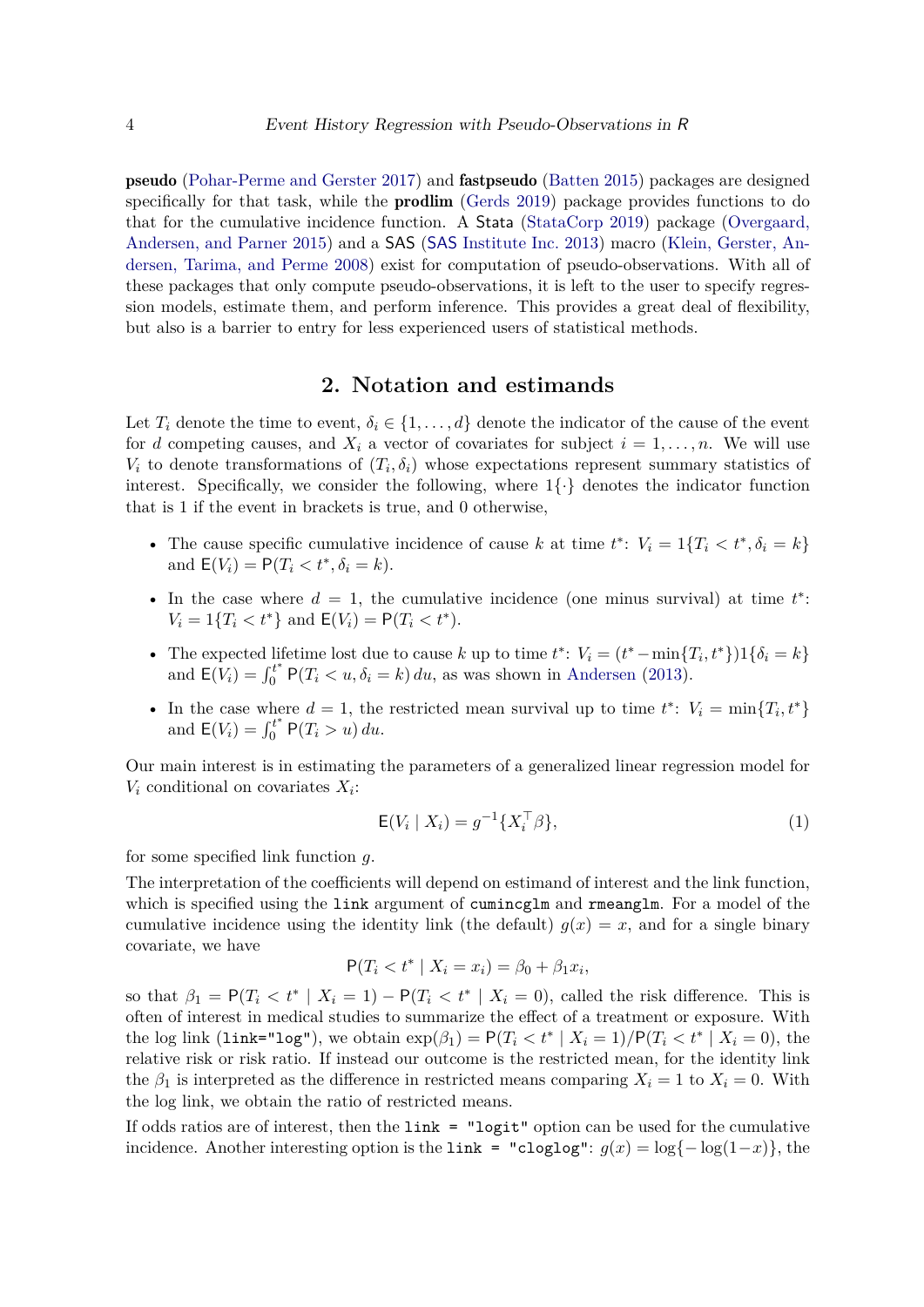complementary log log link for the cumulative incidence implies proportional hazards. Thus models using the complementary log log link applied at various time points can be used to estimate hazard ratios (subdistribution hazard ratios in the competing risks case [\(Austin and](#page-26-2) [Fine](#page-26-2) [2017\)](#page-26-2)) and to assess the proportional hazards assumption [\(Perme and Andersen](#page-28-9) [2008\)](#page-28-9). Other options for link functions are probit, inverse,  $\mu^{-2}$ , square root, and users can define custom link functions. It is not immediately clear what the interpretation of the regression coefficients would be in these cases, but they are possible because the specification is based on the quasi family. See the stats::family help file for more details on the possible link functions.

An important property of the effect measures derived from these models is collapsibility. To see this, consider another binary covariate  $Z_i$  and the model

$$
g\{\mathsf{P}(T_i < t^* \mid X_i = x_i, Z_i = z_i)\} = \beta_0^* + \beta_1^* x_i + \beta_2^* z_i.
$$

If *g* is the identity or log and if  $Z_i$  is independent of  $X_i$ , then  $\beta_1 = \beta_1^*$ ; this is not generally true for other link functions [\(Neuhaus and Jewell](#page-27-8) [1993\)](#page-27-8). Hazard ratios are not generally collapsible, which is related to the fact that the hazard conditions on past survival [\(Sjölander, Dahlqwist,](#page-28-10) [and Zetterqvist](#page-28-10) [2016\)](#page-28-10). Collapsibility is an important property in causal inference. This comes up when adjusting for covariates in randomized controlled trials, and when adjusting for measured confounders in observational studies. For more elaboration on this topic, see [Andersen, Syriopoulou, and Parner](#page-26-9) [\(2017\)](#page-26-9) and [Daniel, Zhang, and Farewell](#page-26-10) [\(2021\)](#page-26-10).

#### **2.1. Multiple time points**

[Andersen](#page-26-3) *et al.* [\(2003\)](#page-26-3) described a multivariate version of the model in Equation [1](#page-3-0) for the cumulative incidence by considering a finite set of time points  $t_1, \ldots, t_k$ , and the models of the form

<span id="page-4-0"></span>
$$
g\{\mathsf{P}(T_i < t_l \mid X_i = x_i)\} = (\beta_0 + \beta_l) + \beta_1 x_i, l = 1, \dots, k. \tag{2}
$$

In this model, the interpretation of the covariate effect  $\beta_1$  is similar to the models above, e.g., a risk difference or risk ratio, but assuming that the effect is the same at each of the time points included in the model. In the model in Equation [2,](#page-4-0) the intercept depends on time, but the covariate effect is assumed to be time-constant. The latter assumption can be relaxed to allow the covariate effect to depend on time as well. In that case, there will be one coefficient for each time point, each one representing the covariate effect on the outcome for that time. Models can also include a mix of time varying and time constant covariate effects. All of these types of models can be estimated using eventglm.

### **3. Estimation**

We do not observe  $T_i$  and  $\delta_i$  directly, but rather  $Y_i = \min\{C_i, T_i\}$  where  $C_i$  is the censoring time, and  $\Delta_i \in \{0, 1, \ldots, d\}$  where where 0 indicates censoring occurred before any of the events. The collection of observations will be denoted  $Z_1, \ldots, Z_n$  where  $Z_i = (Y_i, \Delta_i, X_i)$ , and are assumed to be independent and identically distributed.

If there were no censoring before time  $t^*$ , then the  $V_i$  are all observed for  $i = 1, \ldots, n$  and the parameters could be estimated using standard methods. When that is not the case, the model can be estimated using pseudo-observations [\(Andersen](#page-26-3) *et al.* [2003\)](#page-26-3), the computational methods for which we will describe in the next subsection. Let  $P_i$  denote the pseudo-observation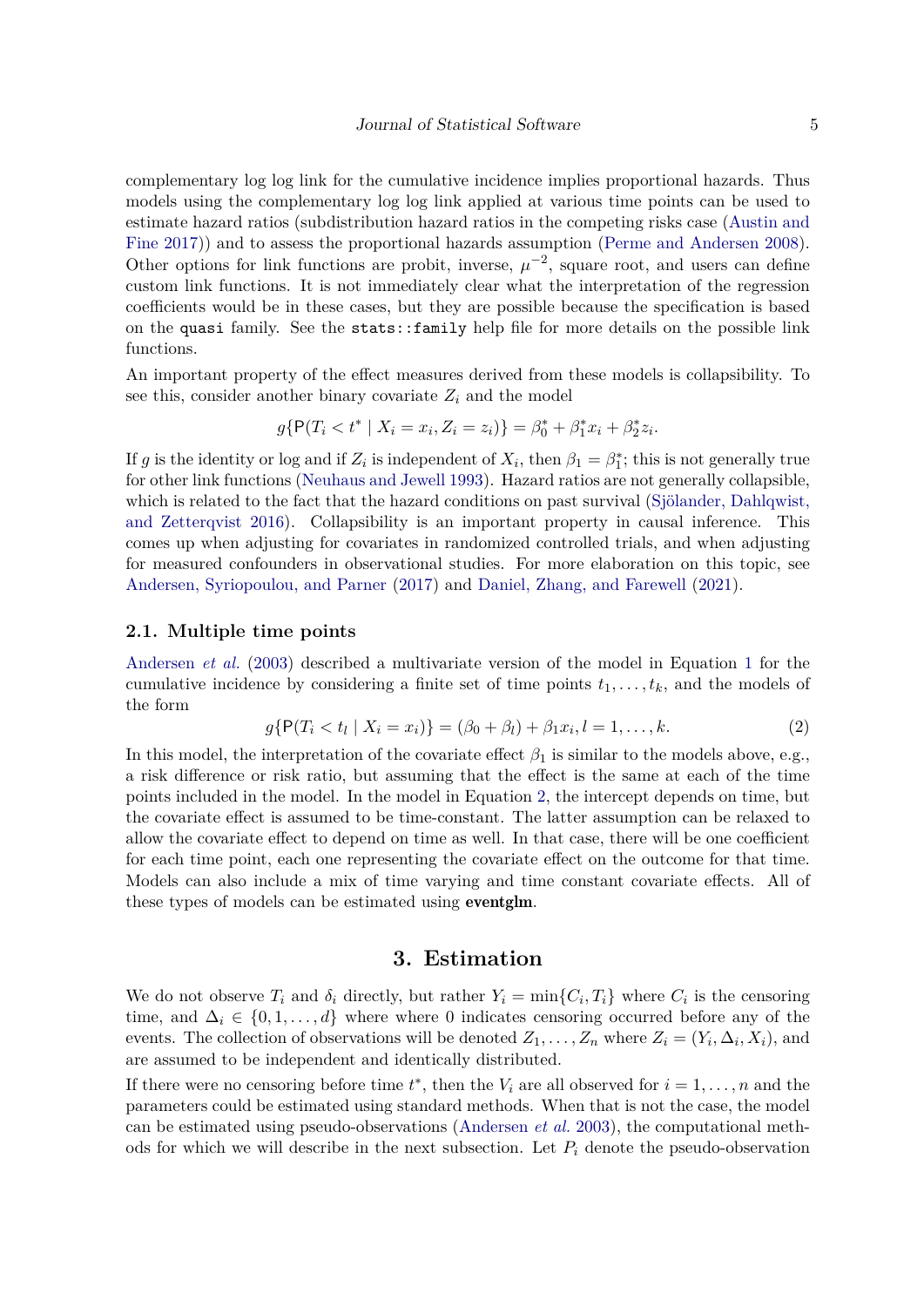for subject *i* which will remain abstract for the moment. When the pseudo-observations are computed in a way that

<span id="page-5-1"></span>
$$
E(P_i | X_i) = E(V_i | X_i) + o_p(1)
$$
\n(3)

in large samples, this motivates the idea of estimating  $\beta$  in Equation [1](#page-3-0) by solving the estimating equations

<span id="page-5-0"></span>
$$
\sum_{i=1}^{n} \frac{\partial g^{-1}}{\partial \beta} A_i^{-1} \{ P_i - g^{-1} (X_i^{\top} \beta) \} = \sum_{i=1}^{n} U_i(\beta) = 0,
$$
\n(4)

for some specified variance parameter  $A_i$  which corresponds to the variance function of stats::family or the working covariance matrix in the case of GEE. In our implementation, the estimating equations are solved using the glm.fit function with the quasi family, with variance = "constant", i.e.,  $A_i = \sigma$ . It was suggested in [Andersen](#page-26-3) *et al.* [\(2003\)](#page-26-3) that when the estimand is the cumulative incidence, efficiency gains could potentially be made by specifying the variance function as  $mu(1-mu)$ . This, however causes a great deal more numerical instability so it is an area of future consideration. In the multiple time point models, GEE is used with the  $g1m.fit$  estimates used as starting values and working independence covariance. The theoretical justification and precise conditions under which the solution to Equation [4](#page-5-0) is consistent and asymptotically normal have been studied in [\(Graw](#page-27-1) *et al.* [2009;](#page-27-1) [Jacobsen and Martinussen](#page-27-2) [2016;](#page-27-2) [Overgaard](#page-27-3) *et al.* [2017;](#page-27-3) [Overgaard, Parner, and Pedersen](#page-27-9) [2019\)](#page-27-9).

#### **3.1. Pseudo-observations calculation under independent censoring**

[Andersen](#page-26-3) *et al.* [\(2003\)](#page-26-3) developed the original approach using the leave one observation out jackknife. Let  $\theta = E(V_i)$  denote the cumulative summary statistic of interest but marginal with respect to the covariates (i.e., ignoring the covariates) and  $\hat{\theta}$  an estimate of that quantity using all of the observations. The estimator is generally nonparametric, e.g., the Aalen-Johansen estimator [\(Aalen and Johansen](#page-25-1) [1978\)](#page-25-1) of the cumulative incidence curve, or the Kaplan-Meier estimator [\(Kaplan and Meier](#page-27-10) [1958\)](#page-27-10) of the survivor curve, though recently parametric estimators of the marginal quantities have been suggested [\(Nygård Johansen, Lundbye-Christensen,](#page-27-11) [and Thorlund Parner](#page-27-11) [2020;](#page-27-11) [Sabathé, Andersen, Helmer, Gerds, Jacqmin-Gadda, and Joly](#page-28-11) [2020\)](#page-28-11). Let  $\theta_{-i}$  denote the jackknife estimate obtained by leaving the *i*th observation out of the sample and recomputing the estimate. Then the *i*th jackknife pseudo-observation is

$$
P_i = n\hat{\theta} - (n-1)\hat{\theta}_{-i}.
$$

When  $\theta$  is the cumulative incidence and the estimate is based on the Aalen-Johansen estimator, then there are some computational tricks so that the estimator does not need to be rerun *n* times. This approach is implemented in the **prodlim** package [\(Gerds](#page-26-7) [2019\)](#page-26-7) that we made some slight modifications to be more memory saving when there is a large dataset. In the case of the restricted mean, no such tricks are readily implemented and the Aalen-Johansen estimator is computed *n* times and integrated each time.

When  $P_i$  is computed in this way based on a nonparametric estimator, a key condition required for Equation [3](#page-5-1) to hold is that  $(T_i, X_i, \Delta_i) \perp C_i$ . This says that censoring is independent of the event times and of all covariates in the model, called completely independent censoring. In that case, the solution to the estimating equations in Equation [4](#page-5-0) yields consistent and asymptotically normal estimates of *β*.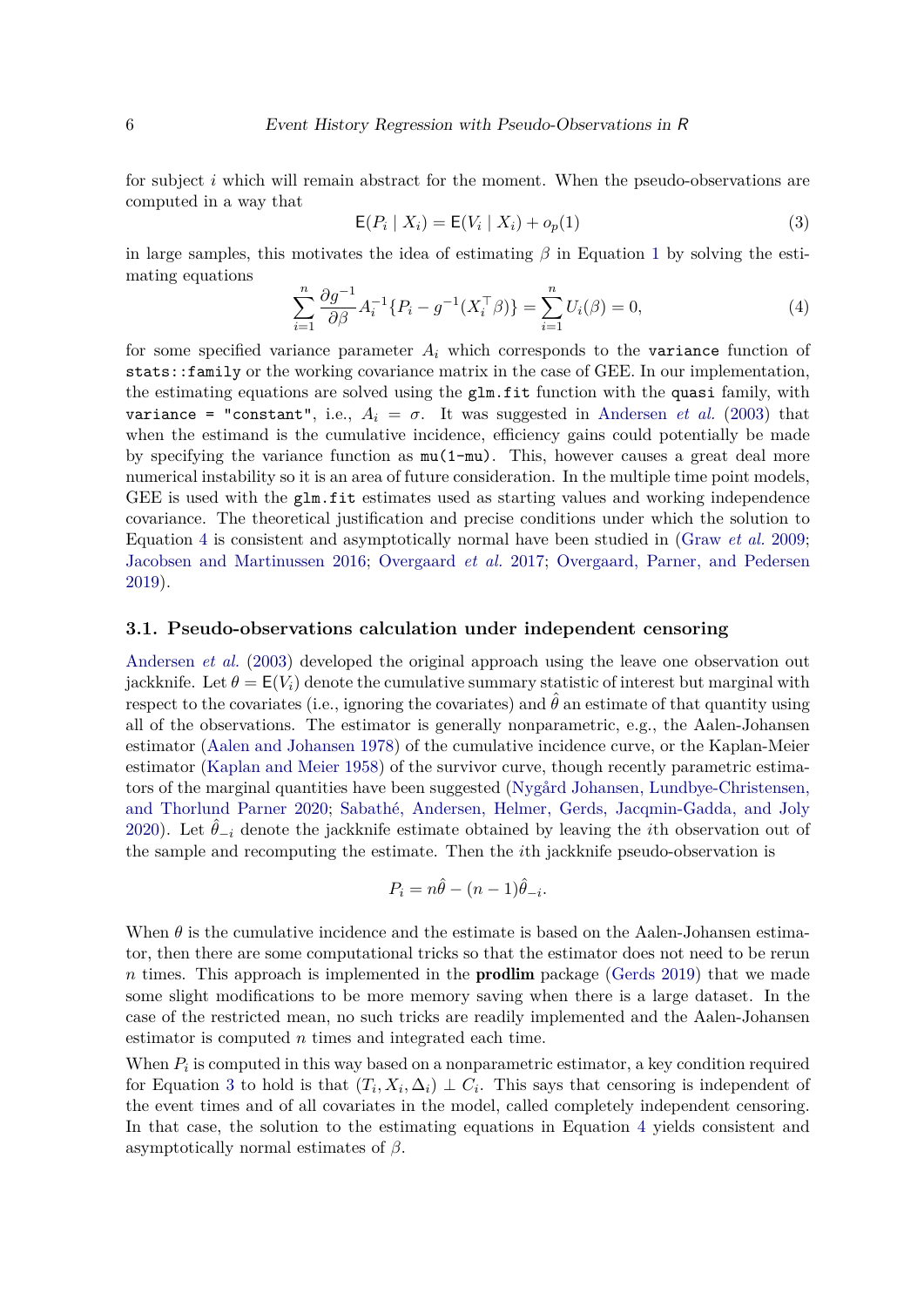### **3.2. Pseudo-observations under covariate dependent censoring**

If we instead assume for some subset of covariates  $\tilde{X}_i$  that  $(T_i, X_i, \Delta_i) \perp C_i \mid \tilde{X}_i$  then we can use different approaches to computing the pseudo-observations that will satisfy Equation [3.](#page-5-1) When  $\tilde{X}_i$  only contains categorical covariates with a finite set of combinations, [Andersen](#page-26-11) [and Pohar Perme](#page-26-11) [\(2010\)](#page-26-11) suggested computing the jackknife  $P_i$  separately for each combination of values in  $\tilde{X}_i$ . This is implemented in our package and can be obtained using the model.censoring = "stratified" option.

If  $\tilde{X}_i$  contains continuous covariates, then we can model the censoring mechanism conditional on those covariates and use an inverse probability of censoring weighted (IPCW) marginal estimator. Modeling the censoring process conditional on covariates and using inverse probability of censoring weighted estimators was first explored in [Binder, Gerds, and Andersen](#page-26-12) [\(2014\)](#page-26-12). This was further developed in [Overgaard](#page-27-9) *et al.* [\(2019\)](#page-27-9) who showed that the property in Equation [3](#page-5-1) holds for IPCW estimators of the cumulative quantity  $E(V_i)$ . Specifically, let

$$
\tilde{V}_i = \left\{ \begin{array}{ll} V_i & \text{if } C_i > T_i \\ 0 & \text{otherwise} \end{array} \right\},
$$

 $I_i = 1\{C_i \ge \min(T_i, t^*)\}$ , and let  $G(s, \tilde{X}_i) = P(C_i \ge s \mid \tilde{X}_i)$ . If the censoring mechanism *G* can be estimated consistently by  $\hat{G}$ , then the property in Equation [3](#page-5-1) holds for jackknife pseudo-observations based on the marginal estimator

$$
\hat{\theta}^b = n^{-1} \sum_{i=1}^n \frac{\tilde{V}_i I_i}{\hat{G} \{ \min(\tilde{T}_i, t^*); \tilde{X}_i \}}.
$$

In practice, *G* is estimated using a regression model for the outcome of the time to censoring, that is, using  $(\tilde{T}_i, B_i)$  as the outcome where  $B_i = 1$  if  $\Delta_i = 0$  and  $B_i = 0$  otherwise. In our package, we have implemented estimation of the probability of remaining uncensored at the observed time using a Cox model [\(Cox](#page-26-0) [1972\)](#page-26-0) combined with the Breslow estimator of the cumulative hazard (model.censoring = "coxph") or using Aalen's additive hazards model (model.censoring = "aareg") [\(Aalen](#page-25-2) [1989\)](#page-25-2).

This weighting approach (ipcw.method = "binder") is the default when model.censoring is "coxph" or "aareg". An alternative formulation is to use the estimator

$$
\hat{\theta}^h = \frac{\sum_{i=1}^n \tilde{V}_i w_i}{\sum_{i=1}^n w_i}, \text{ where } w_i = \frac{I_i}{\hat{G}\{\min(\tilde{T}_i, t^*); \tilde{X}_i\}},
$$

which is what would be implied as the solution to the first degree method of moments equations [\(Hájek](#page-27-12) [1971\)](#page-27-12). This estimator is available using the option ipcw.method = "hajek". In our simulation study, we find similar performance with the [\(Binder](#page-26-12) *et al.* [2014\)](#page-26-12) approach.

The covariates  $\tilde{X}_i$  are specified as a one-sided formula in the formula.censoring argument. If this argument is NULL, the default, then the same covariates as specified on the right side of the main formula are used. The covariates are required to be categorical if the "stratified" option is used. Otherwise, the censoring formula is just as flexible as in  $g \text{1m}$ , allowing for interactions, transformations, splines, and more.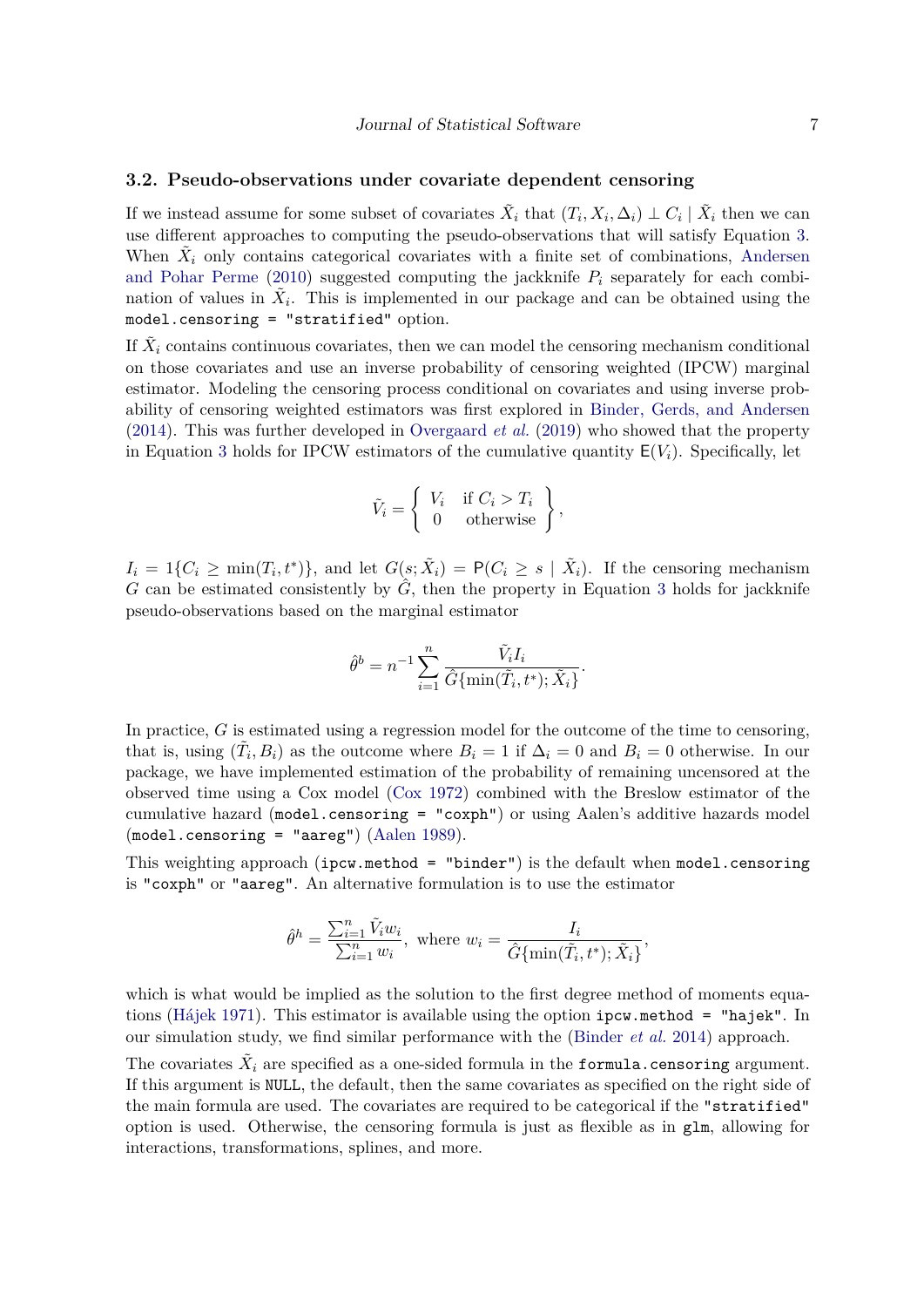#### **3.3. Variance estimation**

Given calculations of the *P<sup>i</sup>* using one of the methods described above, and a specification of the regression model, including the link function  $g$  and function  $A_i$  in Equation [4,](#page-5-0) one can then solve the estimating equations to obtain  $\hat{\beta}$  an estimate of  $\beta$ . If one were to make the usual assumptions of a generalized linear model, namely independent and identically distributed observations and correct specification of the mean and variance models, an estimate of the asymptotic variance of  $\hat{\beta}$  would be the standard model-based variance estimator. This is available in the package by specifying the option type = "naive" in vcov, but it is not recommended. Since the *P<sup>i</sup>* are only approximately independent and identically distributed, [Andersen](#page-26-3) *et al.* [\(2003\)](#page-26-3) suggested instead using the robust sandwich variance estimator. The sandwich variance is the default that we use in the package ( $type = "robust"$  in  $vcov$ ), by using the implementation available in vcovHC function of the sandwich package [\(Zeileis](#page-29-5) [2004,](#page-29-5) [2006\)](#page-29-6). In our si mulation study, it was the clear superior approach. The option type = "cluster" uses the cluster-robust variance estimator of vcovCL, also in sandwich. With multiple time points, the robust variance estimator as implemented in geepack [\(Halekoh](#page-27-4) *et al.* [2006\)](#page-27-4) is returned with the option type = "robust".

[Jacobsen and Martinussen](#page-27-2) [\(2016\)](#page-27-2) argue that the remainder term in the Taylor series expansion used to justify the sandwich variance estimate does not converge to 0 quickly enough, and [Overgaard](#page-27-3) *et al.* [\(2017\)](#page-27-3) derived a variance estimator that accounts for this remainder for the cumulative incidence. Simulation studies therein showed that the Huber-White variance tends to be conservative and that small gains can be made by using Overgaard's corrected variance estimator for the cumulative incidence outcome. [Overgaard](#page-27-9) *et al.* [\(2019\)](#page-27-9) further developed similar theory for the inverse probability of censoring weighted estimators. The variance expressions are quite complex and will not be reproduced here, but they are implemented in the package (using type = "corrected" in vcov). This option is available for the cumulative incidence and survival for a single time point only.

The nonparametric bootstrap can also be used to estimate the variance of  $\hat{\beta}$  in which the pseudo-observations are recalculated for each bootstrap subsample [\(Efron](#page-26-13) [1992\)](#page-26-13). We do not directly implement a bootstrap method for variance estimation, as existing tools in R can be used for that purpose, which we demonstrate in the example.

### **4. Main package functions and properties**

The primary user-facing functions of the **eventglm** package are cumincglm and rmeanglm. These are designed to be analogous to the stats:  $\texttt{glm}$  function, but for the cumulative incidence outcome or restricted mean outcome, respectively. A minimal call to either cumincglm or rmeanglm requires three arguments: formula, time, and data. The left hand side of the formula must be a call to Surv, which specifies a possibly right censored time-to-event outcome, with or without competing risks. Currently only right censoring is supported (not interval censoring nor left truncation), which means there can be only a single time variable provided to Surv. The Surv function is imported from survival and re-exported by eventglm for convenience's sake (so users do not have to use library("survival") or survival::Surv). Without competing risks, the event indicator in Surv will normally be 0 for censored and 1 for the event. With competing risks, the event indicator should be a factor whose first level indicates censoring, and the other levels indicating the possible event types. In the competing risks case the cause argument is also required, which specifies the failure type of interest as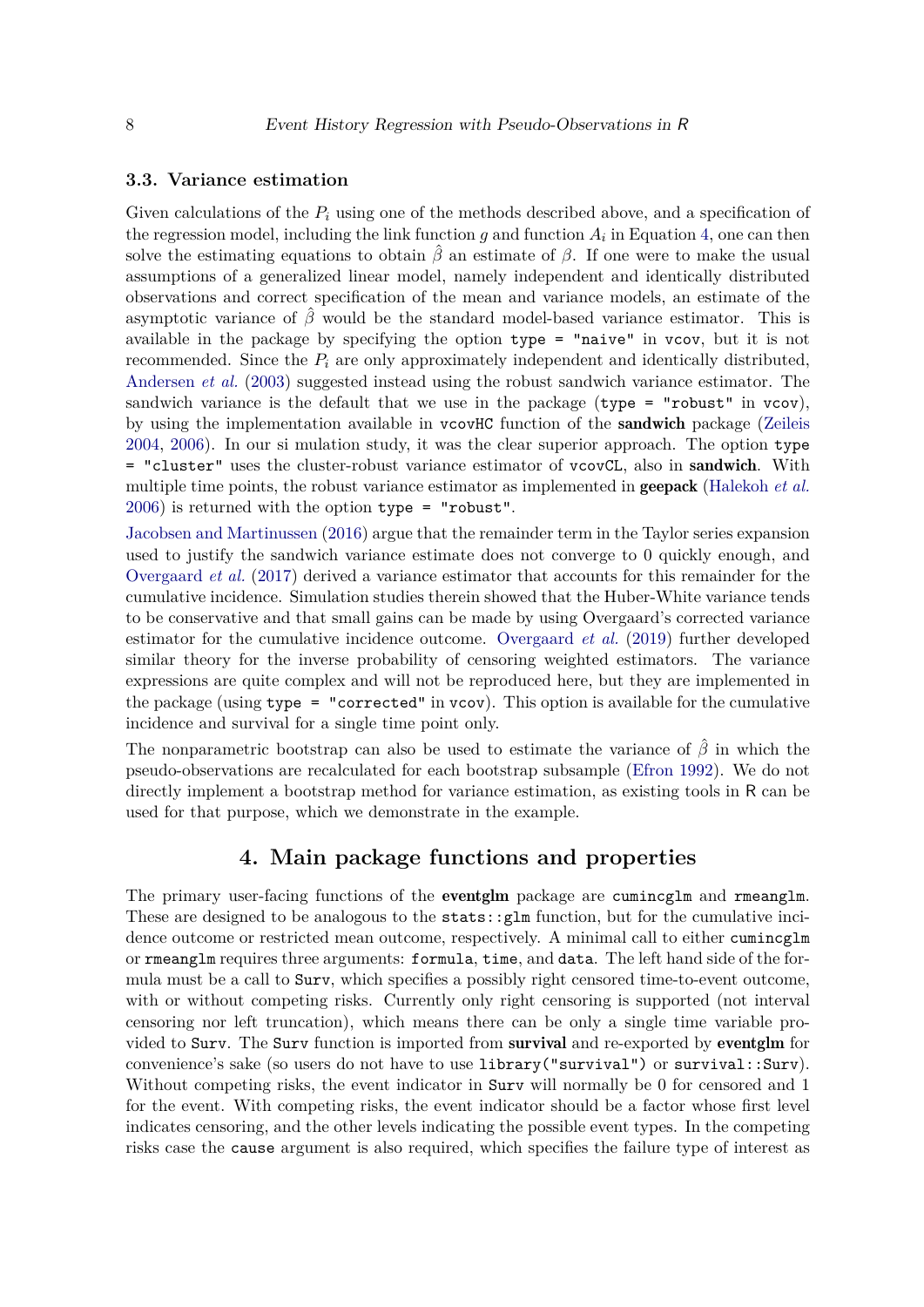the factor level either as an integer or character value. In the absence of competing risks, the cumincglm has the option to specify survival = TRUE, which provides a model for the survival (one minus the cumulative incidence).

The time argument may be a vector of times for cumincglm and must be a single numeric value for rmeanglm, which specifies the time(s)  $t^*$  at which it is of interest to model the cumulative incidence, survival, restricted mean, or expected lifetime lost. The times must be less than or equal to the largest observed event time in the sample. By default, when time is a vector, the model allows time varying intercepts but it is assumed that all covariate effects are not time varying. We provide the special term tve() that can be used in the right side of the formula to indicate that the covariate wrapped inside the term is assumed to be time varying. This is illustrated in the example below.

The data argument should be a data frame in which the variables specified in the formula can be found. The link argument determines the link function *g* in our notation, which is identity by default, and any value that is supported by the stats::quasi family can be used here.

Covariate dependent censoring can be handled using the argument model.censoring, which is "independent" by default, assuming completely independent censoring. Alternatives are "stratified", "coxph", or "aareg", and each of these three options require a specification of the relationship between censoring and covariates in the formula.censoring argument. If formula.censoring is left unspecified, the right hand side of the main formula is used, otherwise a one sided formula can be specified with the implicit outcome of the censoring time. Only categorical covariates may be specified with the "stratified" option.

Since the modeling framework is based on  $g1m$ , all modeling features such as splines, quadratic terms, interactions, and contrasts that can be used in glm can be used in the **eventglm** versions by specifying them as usual on the right side of the relevant formulas. This is true for both the main formula and the formula for censoring. The remaining arguments are passed on to glm.fit, and are used in the same way here. A noteworthy argument is weights, which can be used to specify prior weights for the observations. These can be used to specify inverse probability of missingness weights, propensity scores weights for causal inference, or sampling weights. We illustrate the use of sampling weights for case-cohort sampling in the data analysis example.

In addition to the standard methods print and summary that detail the model fit, we provide many post-estimation features in correspondence with 'glm' objects. For example vcov, confint are used for inference with the argument type that determines the type of variance calculation ("robust" by default). Furthermore, predict, and residuals can be used for prediction of individual values and model checking of various kinds. The residuals in the cumulative incidence model are scaled by default according to the recommendations of [Perme](#page-28-9) [and Andersen](#page-28-9) [\(2008\)](#page-28-9):

$$
\hat{\varepsilon}_i = \frac{\hat{E}(V_i) - \hat{Y}_i}{\sqrt{\hat{Y}_i(1 - \hat{Y}_i)}}.
$$

The objects returned by cumincglm and rmeanglm inherit the classes 'pseudoglm', 'glm', and 'lm', so in addition to the methods we define, many more are available using existing infrastructure. The y element of the objects of class 'pseudoglm' returned by these functions contains the pseudo-observations and these can be used for other purposes without recalculating them again, such as estimating relative survival [\(Pavlič and Pohar Perme](#page-28-12) [2019\)](#page-28-12).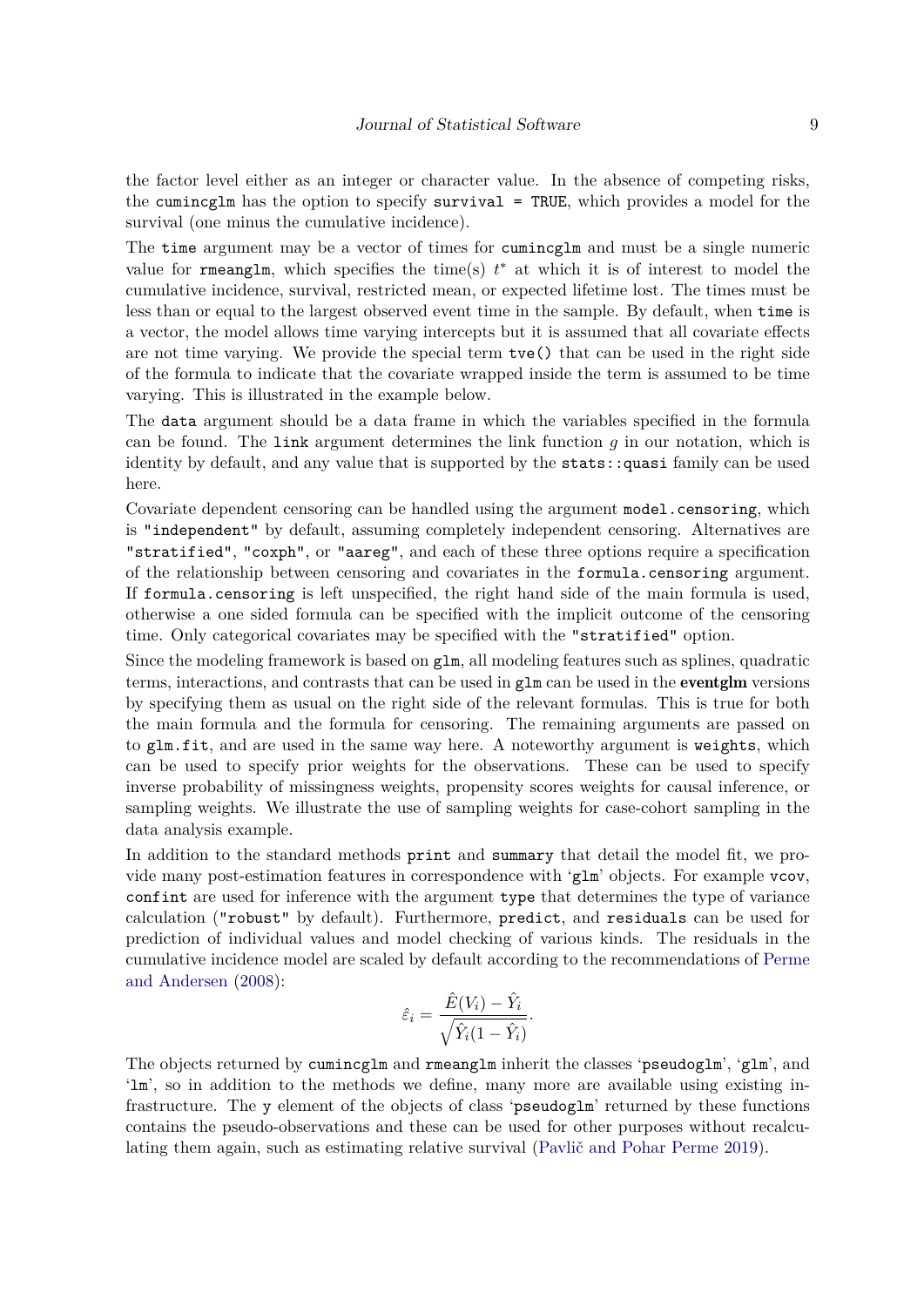### **5. Data analysis examples**

R> library("survival") R> library("eventglm")

The eventglm package includes two example datasets:

- colon: Data from a clinical trial of adjuvant chemotherapy for colon cancer. Levamisole is a low-toxicity compound and 5-FU is a moderately toxic chemotherapy agent. There are only one record per patient that includes the time to death (or censoring). This is redistributed from the survival package, with a small modification to include only the death outcome.
- mgus2: Observational data from 1341 patients with monoclonal gammopathy of undetermined significance (MGUS). The outcome of interest is the time to plasma cell malignancy (PCM), with death as a competing risk, and censoring at the last month of contact. This dataset is redistributed from the survival package with an added competing risks event indicator.

To illustrate the basic concepts, Figure [1](#page-9-0) shows the nonparametrically estimated survival quantities under consideration for the two datasets: the Kaplan-Meier survival curves for each treatment group in the colon cancer study, and the Aalen-Johansen estimates of the cumulative incidence for PCM and death. The vertical dotted line indicates the times of interest, with the open circles at the probabilities at that time, and the shaded areas indicate the restricted mean survival (colon) and the expected lifetime lost (mgus2) up to the times of interest.



<span id="page-9-0"></span>Figure 1: Marginal survival quantities of interest for the colon cancer dataset (left panel) and the MGUS dataset (right panel).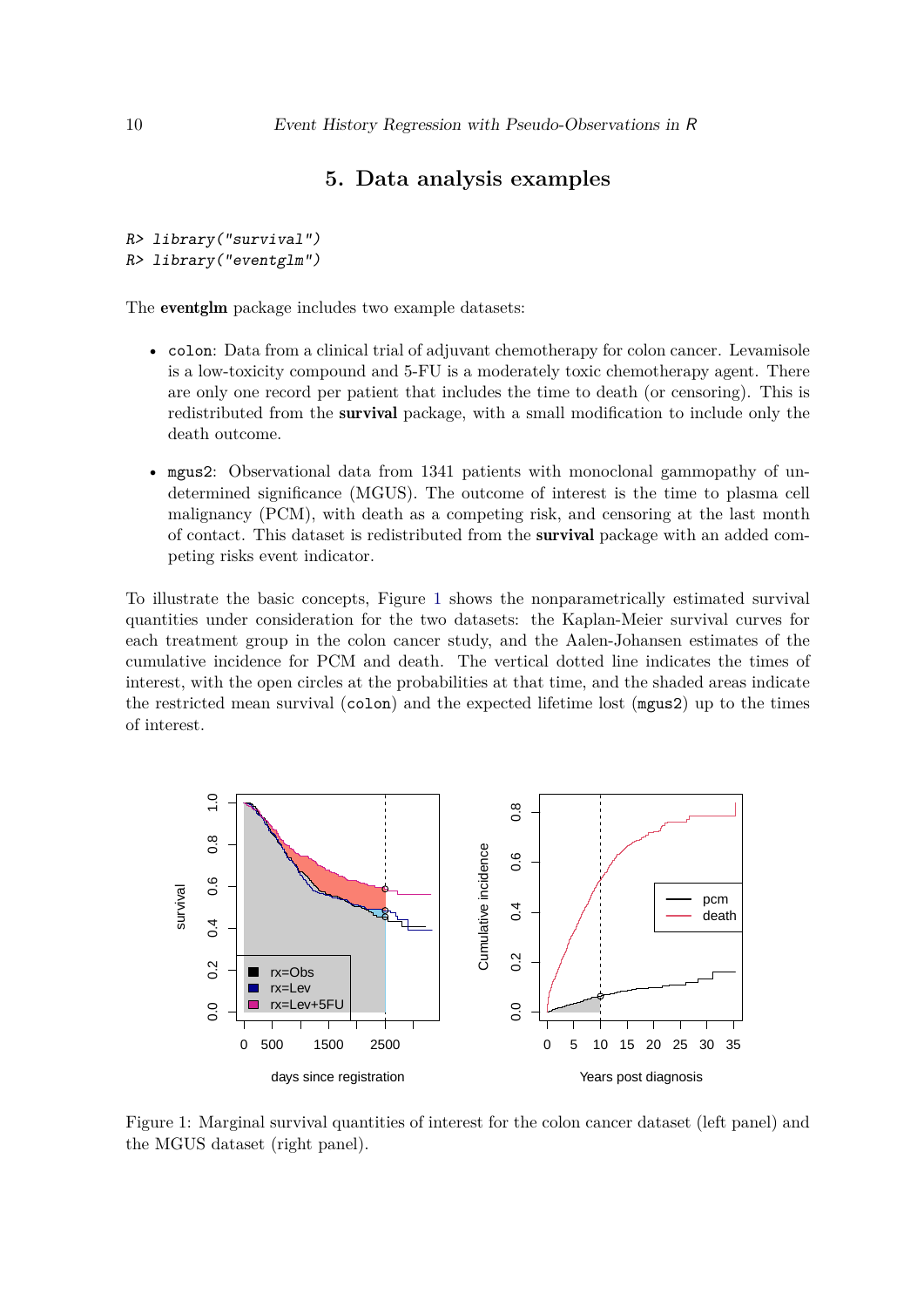#### **5.1. Overall survival in colon cancer**

We can now do inference on the cumulative incidence of death and the restricted mean survival in the colon dataset using the eventglm package and the main functions that do the model fitting: cumincglm and rmeanglm. These functions resemble the glm function, with two key differences: the outcome is a call to Surv, and there is an argument time that specifies the fixed time point at which the cumulative incidence or restricted mean is of interest. First, we fit a regression model for the cumulative incidence, or one minus survival:

```
R> colon.cifit <- cumincglm(Surv(time, status) ~ rx,
+ time = 2500, data = colon)
R> summary(colon.cifit)
Ca11:cumincglm(formula = Surv(time, status) \sim rx, time = 2500, data = colon)
Deviance Residuals:
   Min 1Q Median 3Q Max
-0.5875 -0.4902 -0.3467 0.4863 2.1103
Coefficients:
           Estimate Std. Error z value Pr(>|z|)
(Intercept) 0.54345 0.02946 18.449 < 2e-16 ***
rxLev -0.02907 0.04173 -0.697 0.48596
rxLev+5FU -0.13176 0.04186 -3.148 0.00165 **
---
Signif. codes: 0 '***' 0.001 '**' 0.01 '*' 0.05 '.' 0.1 ' ' 1
(Dispersion parameter for quasi family taken to be 1)
   Null deviance: 253.10 on 928 degrees of freedom
Residual deviance: 250.15 on 926 degrees of freedom
AIC: NA
Number of Fisher Scoring iterations: 2
R> se.ci <- sqrt(diag(vcov(colon.cifit, type = "robust")))
R> b.ci <- coefficients(colon.cifit)
R> conf.ci <- confint(colon.cifit)
R> round(cbind(b.ci, conf.ci), 2)
            b.ci 2.5 % 97.5 %
(Intercept) 0.54 0.49 0.60
rxLev -0.03 -0.11 0.05
rxLev+5FU -0.13 -0.21 -0.05
```
We find that compared to observation alone, the Levamisole alone treatment group has a  $-0.03$ difference in the cumulative incidence of death at 2500 days, with 95% confidence interval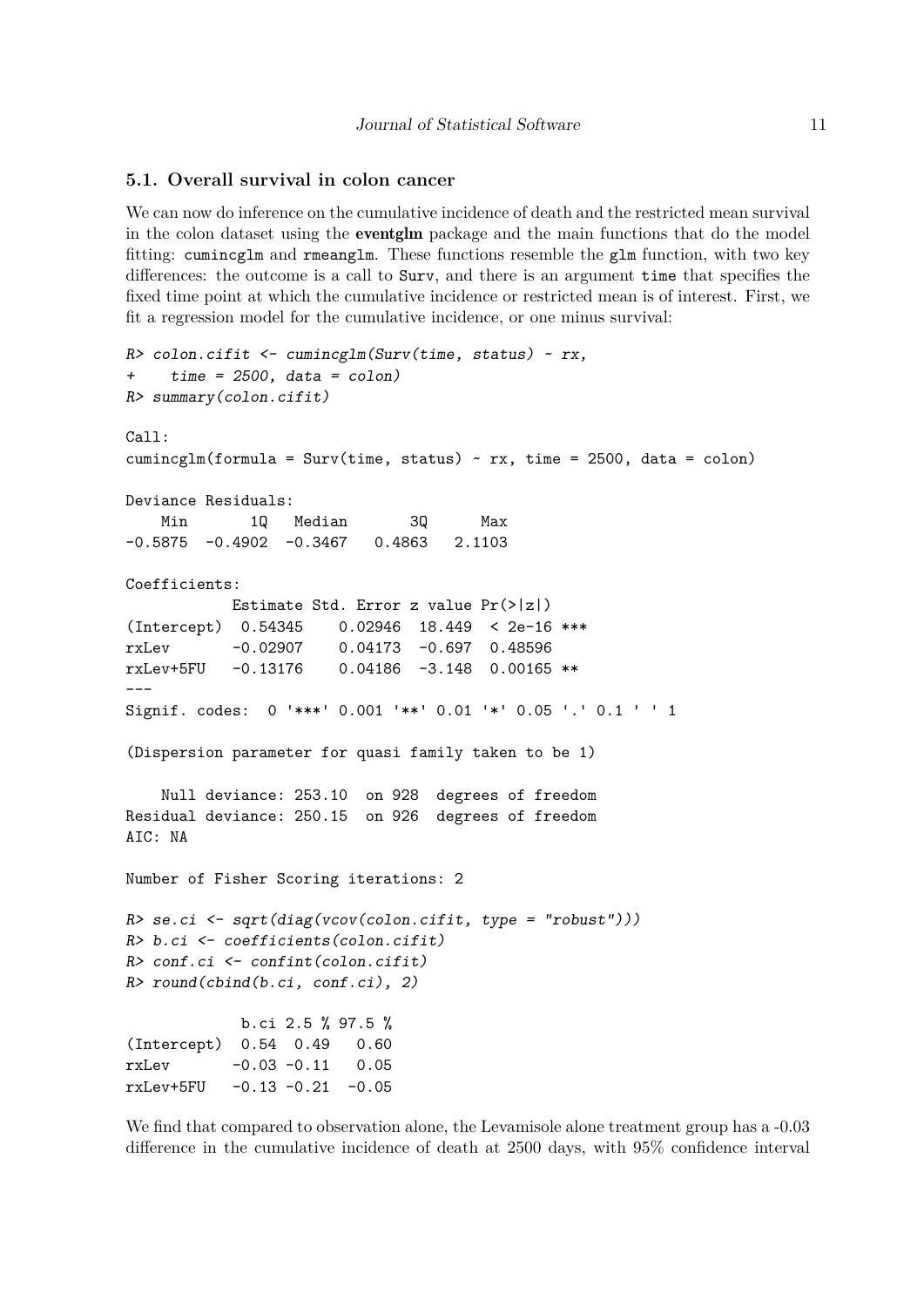-0.11, 0.05, while the Levamisole plus 5-FU group has a -0.13 difference in the cumulative incidence of death at 2500 days, with 95% confidence interval -0.21, -0.05. This roughly agrees with the Kaplan-Meier estimates from survfit:

```
R> colon.smry <- summary(colonsfit, times = 2500, rmean = 2500)
R> cbind(eventglm = b.ci, survfit = c(1 - colon.smrv$surv[1],
+ (1 - \text{colon.smry$surv[2:3]) - (1 - \text{rep}(\text{colon.smry$surv[1], 2))))eventglm survfit
(Intercept) 0.54345139 0.54479221
```
rxLev -0.02907499 -0.02990601 rxLev+5FU -0.13175778 -0.13301654

Unlike survfit, it is trivial to perform inference using the summary or confint methods that we provide for objects of class 'pseudoglm'. We can fit another model using the log link to obtain estimates of the relative risks comparing the active treatment arms to the observation arm:

```
R> colon.rr <- cumincglm(Surv(time, status) ~ rx, time = 2500,
+ data = colon, link = "log")
R> br.ci <- coefficients(colon.rr)
R> confr.ci <- confint(colon.rr)
R> round(exp(cbind(br.ci, confr.ci)), 2)
           br.ci 2.5 % 97.5 %
(Intercept) 0.54 0.49 0.6
rxLev 0.95 0.81 1.1
rxLev+5FU 0.76 0.63 0.9
```
We find that the estimated probability of death before 2500 days in the Levamisole alone arm is 0.95 times lower compared to observation with 95% confidence interval 0.81, 1.10 and the estimated probability of death before 2500 days in the Levamisole+5FU arm is 0.76 times lower compared to observation with 95% confidence interval 0.63, 0.90.

Now for the restricted mean:

```
R> colon.rmfit <- rmeanglm(Surv(time, status) ~ rx,
    time = 2500, data = colon)R> summary(colon.rmfit)
Call:
rmeanglm(formula = Surv(time, status) \sim rx, time = 2500, data = colon)
Deviance Residuals:
   Min 1Q Median 3Q Max
-1839.4 -903.8 620.9 829.9 848.1
Coefficients:
```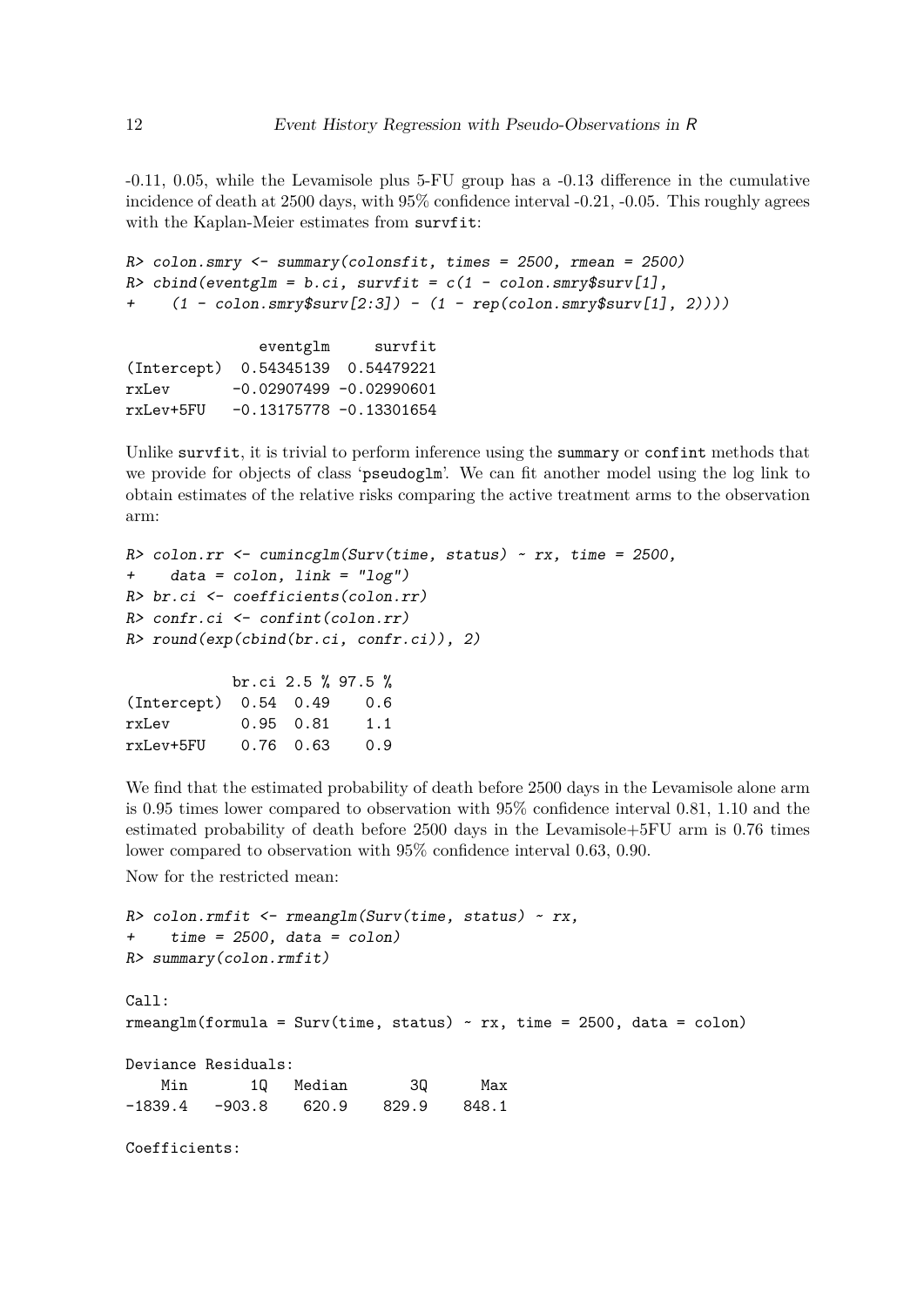```
Estimate Std. Error z value Pr(>|z|)
(Intercept) 1667.403 49.949 33.382 < 2e-16 ***
rxLev -6.074 71.739 -0.085 0.93253
rxLev+5FU 194.954 70.498 2.765 0.00569 **
---
Signif. codes: 0 '***' 0.001 '**' 0.01 '*' 0.05 '.' 0.1 ' ' 1
(Dispersion parameter for quasi family taken to be 1)
   Null deviance: 734414066 on 928 degrees of freedom
Residual deviance: 726392934 on 926 degrees of freedom
AIC: NA
Number of Fisher Scoring iterations: 2
R> se.rm <- sqrt(diag(vcov(colon.rmfit, type = "robust")))
R> b.rm <- coefficients(colon.rmfit)
R> conf.rm <- confint(colon.rmfit)
R> round(cbind(b.rm, conf.rm), 2)
              b.rm 2.5 % 97.5 %
(Intercept) 1667.40 1569.50 1765.30
rxLev -6.07 -146.68 134.53
rxLev+5FU 194.95 56.78 333.13
```
We find that compared to observation alone, the Levamisole alone treatment group has a -6.07 difference in the mean time to death up to 2500 days, with 95% confidence interval -146.68, 134.53, while the Levamisole plus 5-FU group has a 194.95 difference in the mean time to death up to 2500 days, with 95% confidence interval 56.78, 333.13. Again, this roughly agrees with the Kaplan-Meier estimates from survfit:

```
R> cbind(eventglm = b.rm,
    survfit = c(colon.smry$table[1, 5],+ colon.smry$table[2:3, 5] - colon.smry$table[1, 5]))
            eventglm survfit
(Intercept) 1667.40308 1666.948078
rxLev -6.07367 -5.708803
```
rxLev+5FU 194.95446 195.313754

A key advantage of the regression approach is that it gives us the ability to adjust or model other covariates. In this example, since it is a randomized trial, all baseline covariates should be independent of treatment assignment. However, several of these variables are associated with time to death, so they can be used as precision variables. We would expect that adjusting for age, or the number of positive lymph nodes (more than 4) in the above models would reduce the standard error estimates of the treatment effects, without changing the coefficient estimates. Let us find out: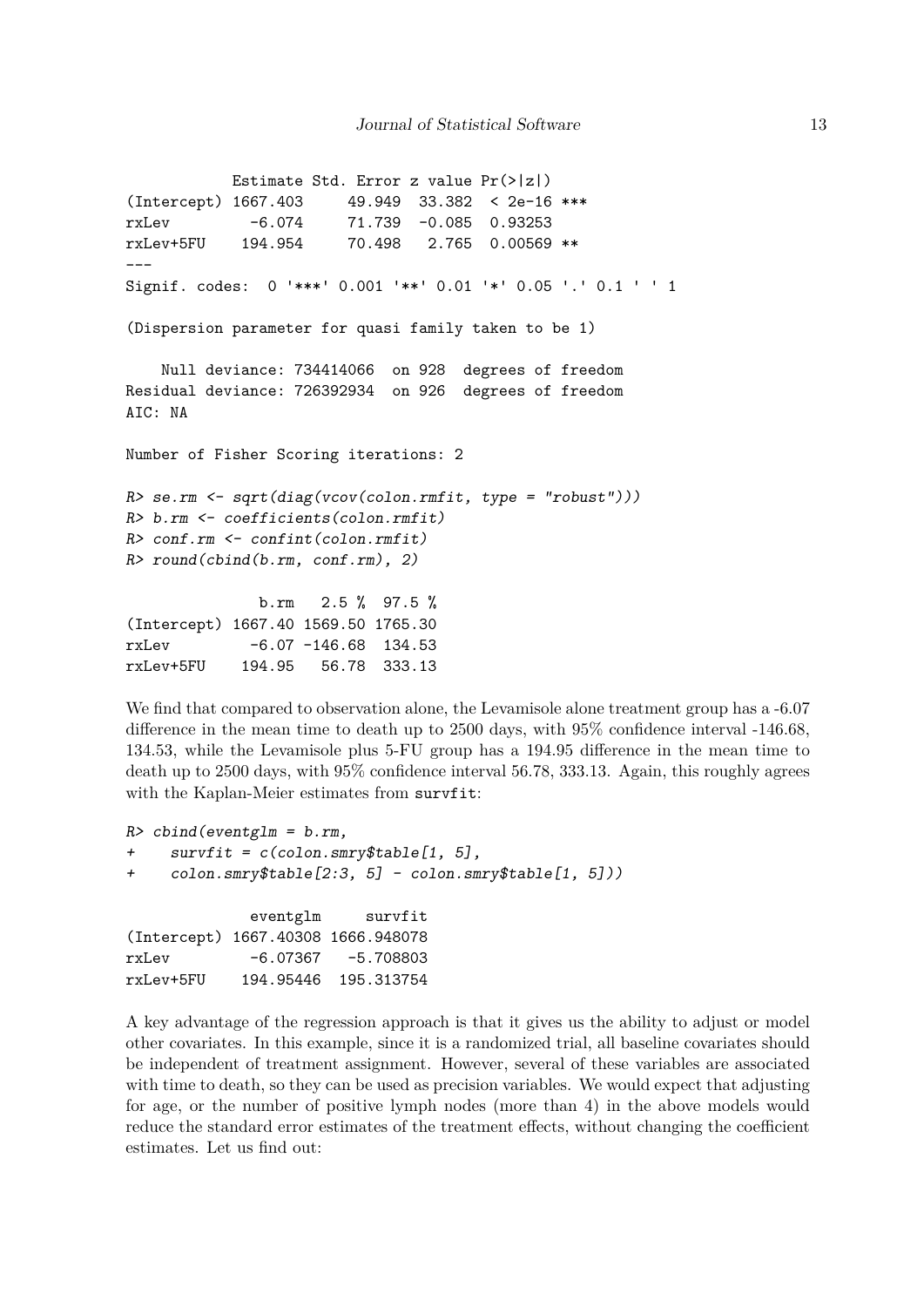```
R> colon.rm.adj <- rmeanglm(Surv(time, status) ~ rx + age + node4,
+ time = 2500, data = colon)
R> summary(colon.rm.adj)
Call:
rmeanglm(formula = Surv(time, status) ~\sim rx + age + node4, time = 2500,
   data = colon)Deviance Residuals:
   Min 1Q Median 3Q Max
-2035.7 -788.5 443.2 647.6 1385.7
Coefficients:
          Estimate Std. Error z value Pr(>|z|)
(Intercept) 2067.576 151.579 13.640 < 2e-16 ***
rxLev 3.421 67.516 0.051 0.95958
rxLev+5FU 185.349 67.365 2.751 0.00593 **
age -3.735 2.391 -1.562 0.11824
node4 -644.960 64.854 -9.945 < 2e-16 ***
---
Signif. codes: 0 '***' 0.001 '**' 0.01 '*' 0.05 '.' 0.1 ' ' 1
(Dispersion parameter for quasi family taken to be 1)
   Null deviance: 734414066 on 928 degrees of freedom
Residual deviance: 650039827 on 924 degrees of freedom
AIC: NA
Number of Fisher Scoring iterations: 2
```
The estimates of the treatment effects do not notably change and the standard errors are about 5% smaller.

For the cumulative incidence, we can specify the multivariate model by specifying time as a vector. Then the output includes the intercept term which corresponds to the smallest time, plus the main effects of each of the times on the intercept.

```
R> colon.mvt <- cumincglm(Surv(time, status) ~ rx + age + node4,
+ time = c(500, 1000, 2500), data = colon)
R> summary(colon.mvt)
Call:
cumincglm(formula = Surv(time, status) ~r x + age + node4, time = c(500,1000, 2500), data = colon)
Deviance Residuals:
   Min 1Q Median 3Q Max
-0.7816 -0.3199 -0.1067 0.3923 1.9567
```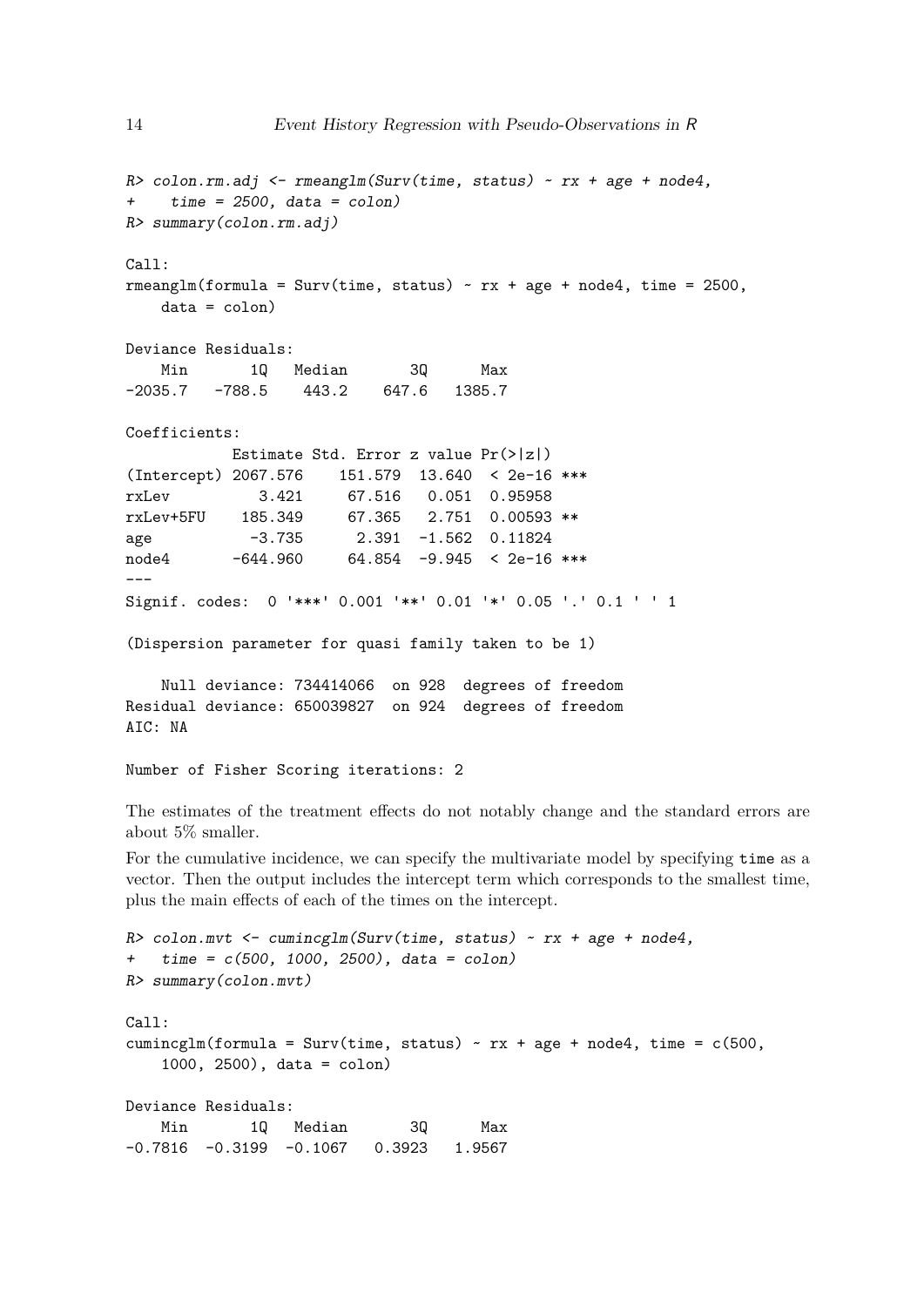Estimate Std. Error z value Pr(>|z|) (Intercept) -0.0283668 0.0616262 -0.460 0.64530 factor(pseudo.time)1000 0.1702833 0.0123396 13.800 < 2e-16 \*\*\* factor(pseudo.time)2500 0.3517497 0.0164225 21.419 < 2e-16 \*\*\* rxLev -0.0095644 0.0282455 -0.339 0.73490 rxLev+5FU -0.0739035 0.0279946 -2.640 0.00829 \*\* age 0.0019857 0.0009879 2.010 0.04442 \* node4 0.2767752 0.0277118 9.988 < 2e-16 \*\*\* Signif. codes: 0 '\*\*\*' 0.001 '\*\*' 0.01 '\*' 0.05 '.' 0.1 ' ' 1

(Dispersion parameter for quasi family taken to be 1)

Null deviance: 620.31 on 2786 degrees of freedom Residual deviance: 516.91 on 2780 degrees of freedom ATC: NA

```
Number of Fisher Scoring iterations: 2
```
Coefficients:

To allow the covariate effects to vary by time, we can enclose any of the covariates in the right side of the formula in tve. For example, we can estimate time varying effects of treatment:

```
R> colon.mvt2 <- cumincglm(Surv(time, status) ~ tve(rx) + age + node4,
+ time = c(500, 1000, 2500), data = colon)
R> colon.mvt2
Call: cumincglm(formula = Surv(time, status) \sim tve(rx) + age + node4,
    time = c(500, 1000, 2500), data = colon)
```
Model for the identity cumulative incidence at time 500 1000 2500

Coefficients: (Intercept) factor(pseudo.time)1000 -0.045210 0.178401 factor(pseudo.time)2500 age 0.394161 0.001986 node4 factor(pseudo.time)500:rxLev 0.276775 -0.008465 factor(pseudo.time)1000:rxLev factor(pseudo.time)2500:rxLev  $0.013173$  -0.033402 factor(pseudo.time)500:rxLev+5FU factor(pseudo.time)1000:rxLev+5FU  $-0.023553$   $-0.070427$ factor(pseudo.time)2500:rxLev+5FU -0.127730

Degrees of Freedom: 2786 Total (i.e. Null); 2776 Residual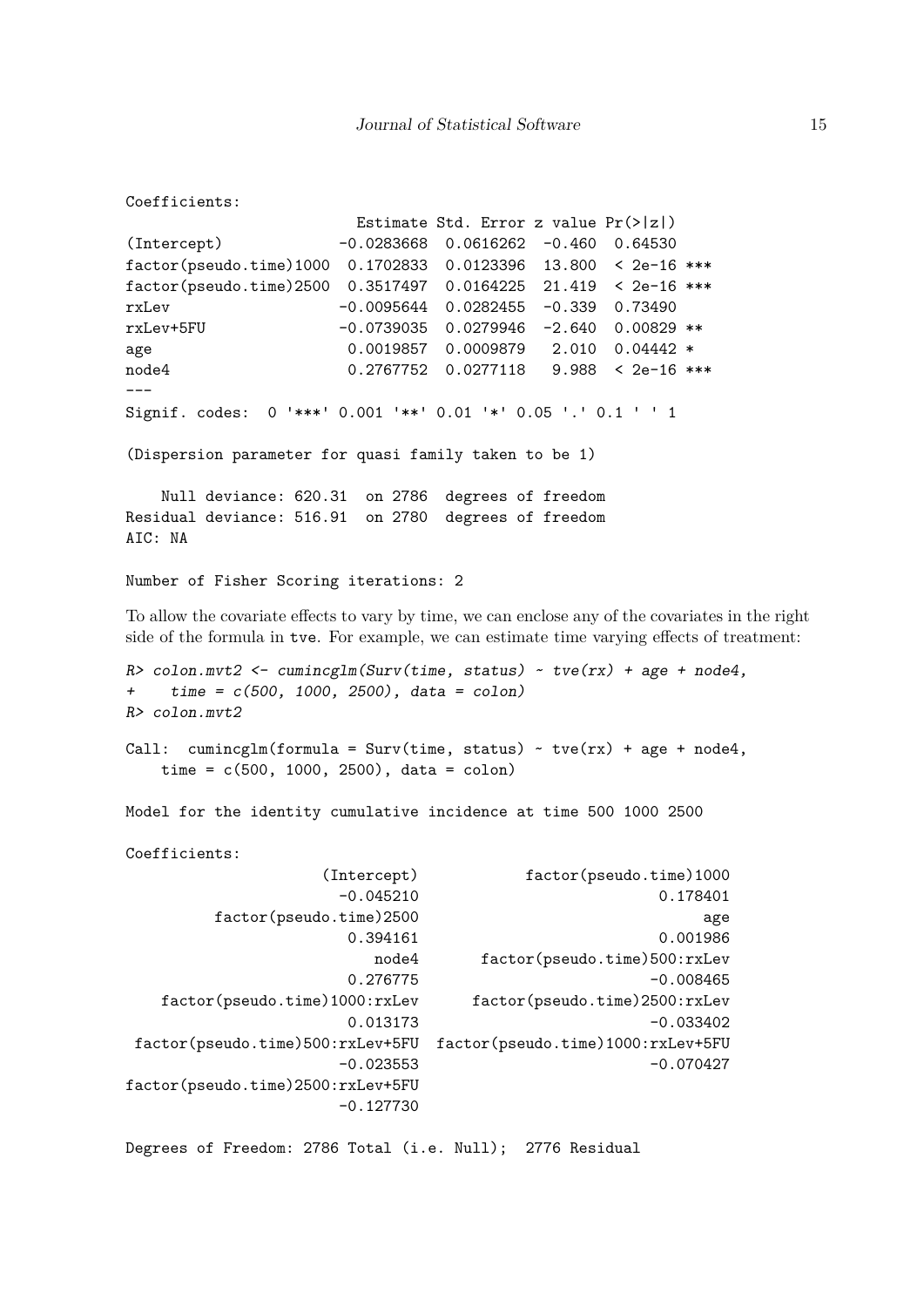In the above output, in addition to the intercept term plus the main effects of each of the times on the intercept, for each covariate wrapped in the special term tve, there is the interaction between each of the time points and that covariate. Thus, for example, the coefficient labelled factor(pseudo.time)500:rxLev is interpreted as the risk difference comparing the Levamisole along group to the Observation group at 500 days, adjusting for the other covariates in a time constant manner. In this model, we observe that the effect on survival, on the risk difference scale, of Levamisole plus 5-FU gets larger in magnitude over time, similar to what we can see in the Kaplan-Meier curves.

### **5.2. Modeling censoring**

By default, we assume that time to censoring is independent of the time to the event, and of all covariates in the model. This is more restrictive than parametric survival models, or Cox regression, which only assumes that censoring time is conditionally independent of event time given the covariates in the model. We provide several options to relax that assumption using the model.censoring and formula.censoring options. The first is to compute pseudoobservations stratified on a set of categorical covariates, which assumes that the censoring is independent given a set of categorical covariates:

```
R> colon.ci.cen1 <- cumincglm(Surv(time, status) ~ rx + age + node4,
    time = 2500, data = colon, model.censoring = "stratified",
+ formula.censoring = ~ rx)
```
Next, we can assume that the time to censoring follows a Cox model given a set of covariates. By default, the same covariate formula (right hand side) as the main model is used, but any formula can be specified. We can also use Aalen's additive hazards model instead of a Cox model for the censoring distribution. Then IPCW pseudo-observations are used [\(Overgaard](#page-27-9) *[et al.](#page-27-9)* [2019\)](#page-27-9). The two different weighting options ("binder", the default or "hajek") can be specified with the ipcw.method option.

```
R> colon.ci.adj <- cumincglm(Surv(time, status) ~ rx + age + node4,
+ time = 2500, data = colon, model.censoring = "independent",
     formula.censoring = ~x rx + age + node4)
R> colon.ci.cen2 <- cumincglm(Surv(time, status) ~ rx + age + node4,
+ time = 2500, data = colon, model.censoring = "coxph",
+ formula.censoring = ~r x + age + node4)
R> colon.ci.cen3 <- cumincglm(Surv(time, status) ~ rx + age + node4,
+ time = 2500, data = colon, model.censoring = "aareg",
+ formula.censoring = ~ rx + age + node4)
R> colon.ci.cen2h <- cumincglm(Surv(time, status) ~ rx + age + node4,
+ time = 2500, data = colon, model.censoring = "coxph",
+ formula.censoring = ~r x + age + node4,
    ipcw.method = "hajek")R> colon.ci.cen3h <- cumincglm(Surv(time, status) ~ rx + age + node4,
+ time = 2500, data = colon, model.censoring = "aareg",
+ formula.censoring = ~ rx + age + node4,
+ ipcw.method = "hajek")
R> round(cbind("indep" = coef(colon.ci.adj),
```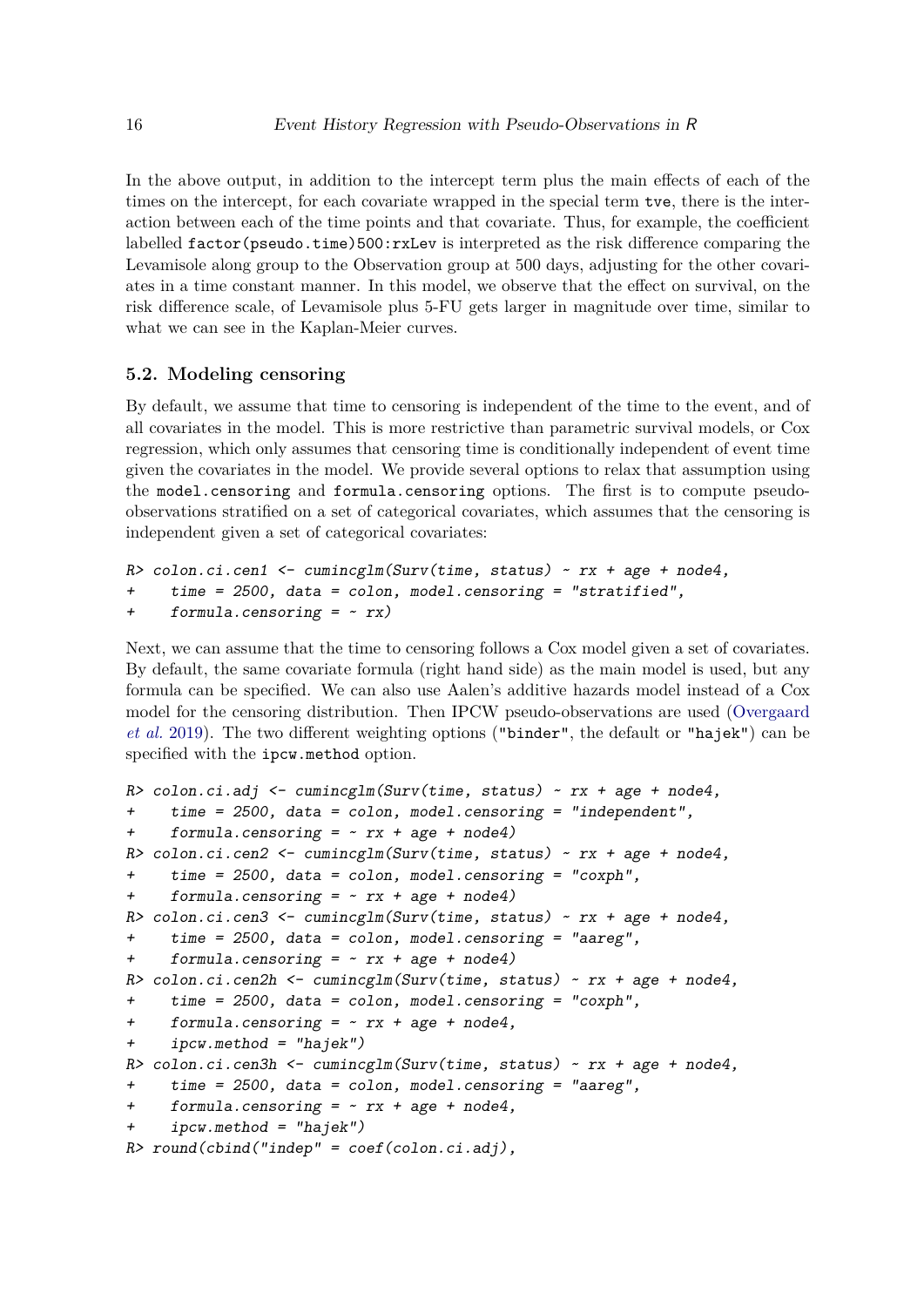```
+ "strat" = coef(colon.ci.cen1),
+ "coxipcw" = coef(colon.ci.cen2),
+ "aalenipcw" = coef(colon.ci.cen3),
+ "coxipcw.hajek" = coef(colon.ci.cen2h),
+ "aalenipcw.hajek" = coef(colon.ci.cen3h)), 3)
          indep strat coxipcw aalenipcw coxipcw.hajek aalenipcw.hajek
(Intercept) 0.318 0.314 0.535 0.596 0.297 0.317
rxLev -0.034 -0.035 -0.034 -0.036 -0.031 -0.036
rxLev+5FU -0.127 -0.128 -0.127 -0.127 -0.110 -0.129
age 0.002 0.002 0.002 0.002 0.003 0.002
node4 0.332 0.334 0.335 0.334 0.330 0.335
```
The model objects include the estimated weights in the element called ipcw.weights. It is recommended to inspect the distribution of these weights in case of issues in estimation that may be caused by extreme values of the estimated weights.

R> summary(colon.ci.cen2\$ipcw.weights)

V1 Min. : 0.2702 1st Qu.:0.4832 Median :0.9094 Mean : 0.7680 3rd Qu.:0.9988 Max. : 1.0000

#### **5.3. Competing risks in plasma cell malignancy**

The package works very similarly when there are competing risks. The key differences are that the event indicator in Surv is a factor with more than 2 levels and that the cause option is used to specify the cause of interest. The MGUS dataset has a number of covariates, and the time until progression to PCM, or death. Here the event PCM is of primary interest, with death being a competing event. We can get similar estimates to the marginal Aalen-Johansen estimates for the cumulative incidence of PCM at 10 years and the expected lifetime lost due to PCM up to 10 years with similar commands as above.

```
R> cumincglm(Surv(etime, event) ~ sex,
+ cause = "pcm", time = 120, data = mgus2)
Call: cumincglm(formula = Surv(etime, event) \sim sex, time = 120,
    cause = "pcm", data = mgus2)Model for the identity cumulative incidence of cause pcm at time 120
Coefficients:
```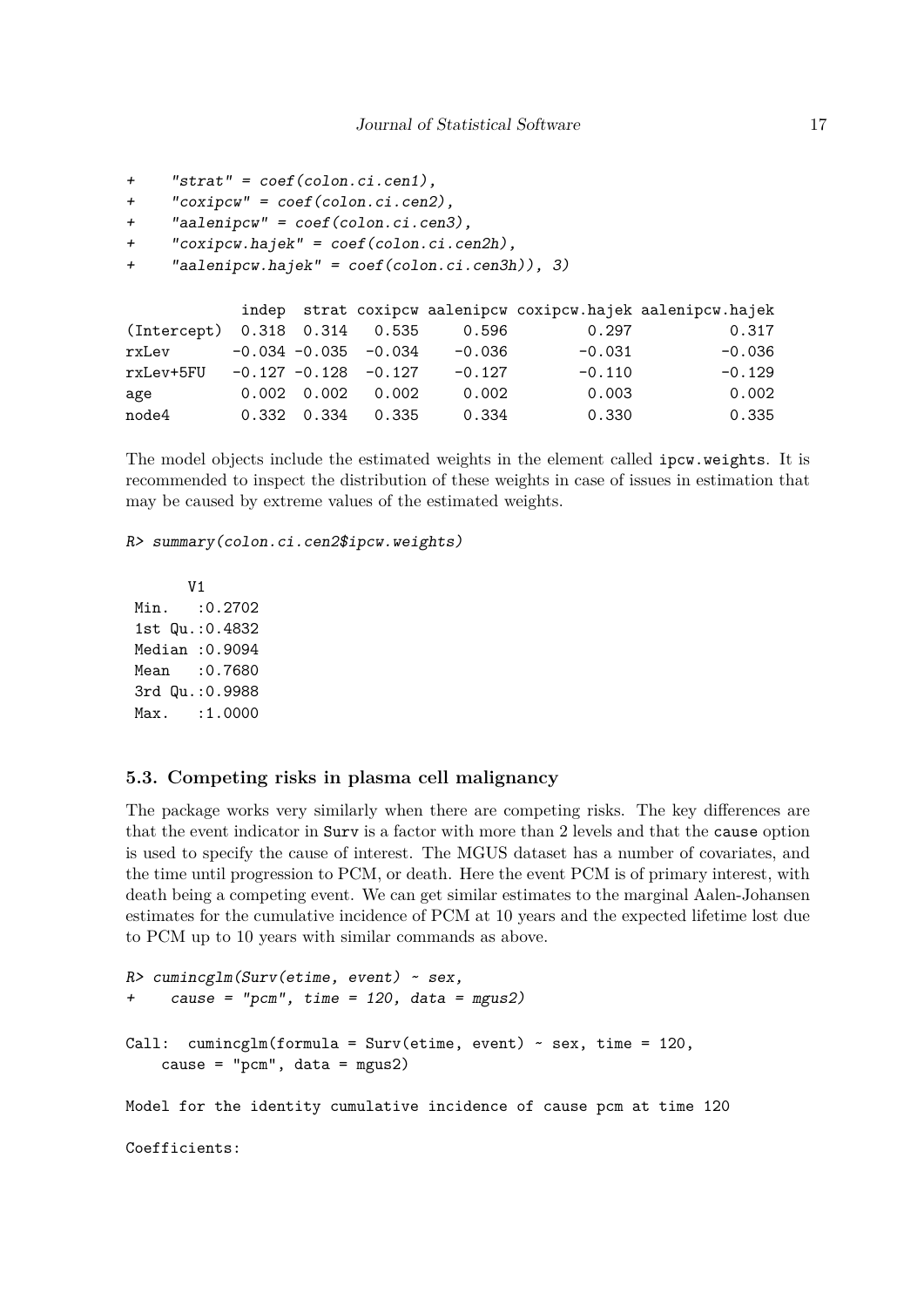```
(Intercept) sexM
   0.07383 -0.01857Degrees of Freedom: 1383 Total (i.e. Null); 1382 Residual
R> mgfit1 <- rmeanglm(Surv(etime, event) ~ sex,
+ cause = "pcm", time = 120, data = mgus2)
R> mgfit1
R> plot(mgfit1)
Call: rmeanglm(formula = Surv(etime, event) ~ sex, time = 120,
   cause = "perm", data = mgus2)Model for the identity restricted mean time lost due to cause pcm at time 120
Coefficients:
(Intercept) sexM
     4.793 -1.293
Degrees of Freedom: 1383 Total (i.e. Null); 1382 Residual
```
Including other covariates in the model is done using the standard formula interface. Inspection of the diagnostic plots in Figure [2](#page-18-0) reveals that a more complex model may by appropriate.

```
R> mgfitrmean <- rmeanglm(Surv(etime, event) ~ sex * age + hgb + I(hgb^2),
+ cause = "pcm", time = 120, data = mgus2)
R> summary(mgfitrmean)
Call:
rmeanglm(formula = Surv(etime, event) ~ sex * age + hgb + I(hgb^2),
   time = 120, cause = "pcm", data = mgus2)
Deviance Residuals:
   Min 1Q Median 3Q Max
-7.050 -4.749 -3.947 -3.258 112.814
Coefficients:
          Estimate Std. Error z value Pr(>|z|)
(Intercept) 0.21179 19.75007 0.011 0.991
sexM 1.34720 4.31629 0.312 0.755
age 0.06192 0.04760 1.301 0.193
hgb 0.23018 3.28708 0.070 0.944
I(hgb^2) -0.01679 0.12814 -0.131 0.896
sexM:age -0.03255 0.06260 -0.520 0.603
(Dispersion parameter for quasi family taken to be 1)
```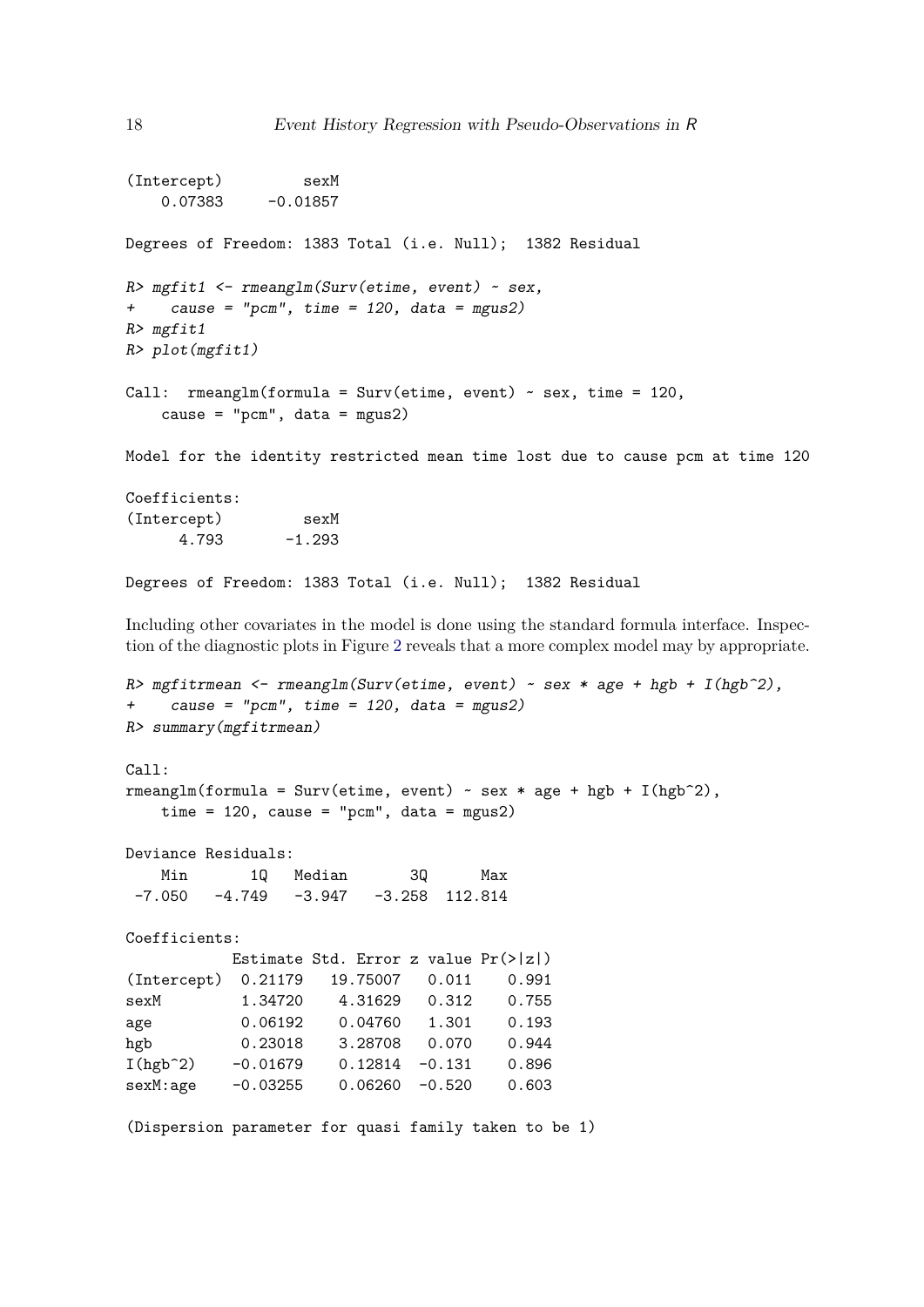

<span id="page-18-0"></span>Figure 2: Regression diagnostic plots in the MGUS example.

Null deviance: 448531 on 1370 degrees of freedom Residual deviance: 447259 on 1365 degrees of freedom (13 observations deleted due to missingness) AIC: NA

Number of Fisher Scoring iterations: 2

The vcov function has several options for calculation of the estimated variance of the estimated regression parameters using the type argument. By default, the robust variance estimates are used (type="robust"), based on the Huber-White estimator. Other options are "naive", and "corrected", where corrected refers to the variance estimators suggested by [Overgaard](#page-27-3) *et al.* [\(2017\)](#page-27-3) which are based on a second order Von-Mises expansion. We can also use the bootstrap. This recalculates the pseudo-observations every time, but it is still quite fast because of the C code underlying the computation. Let us compare:

```
R> nboot <- 1000
R> bootests \le matrix(numeric(nboot * 4), nrow = nboot, ncol = 4)
R> for(i in 1:nboot) {
     mgus.b \leq magus2[sample(1:nvow(mgus2), replace = TRUE), ]
```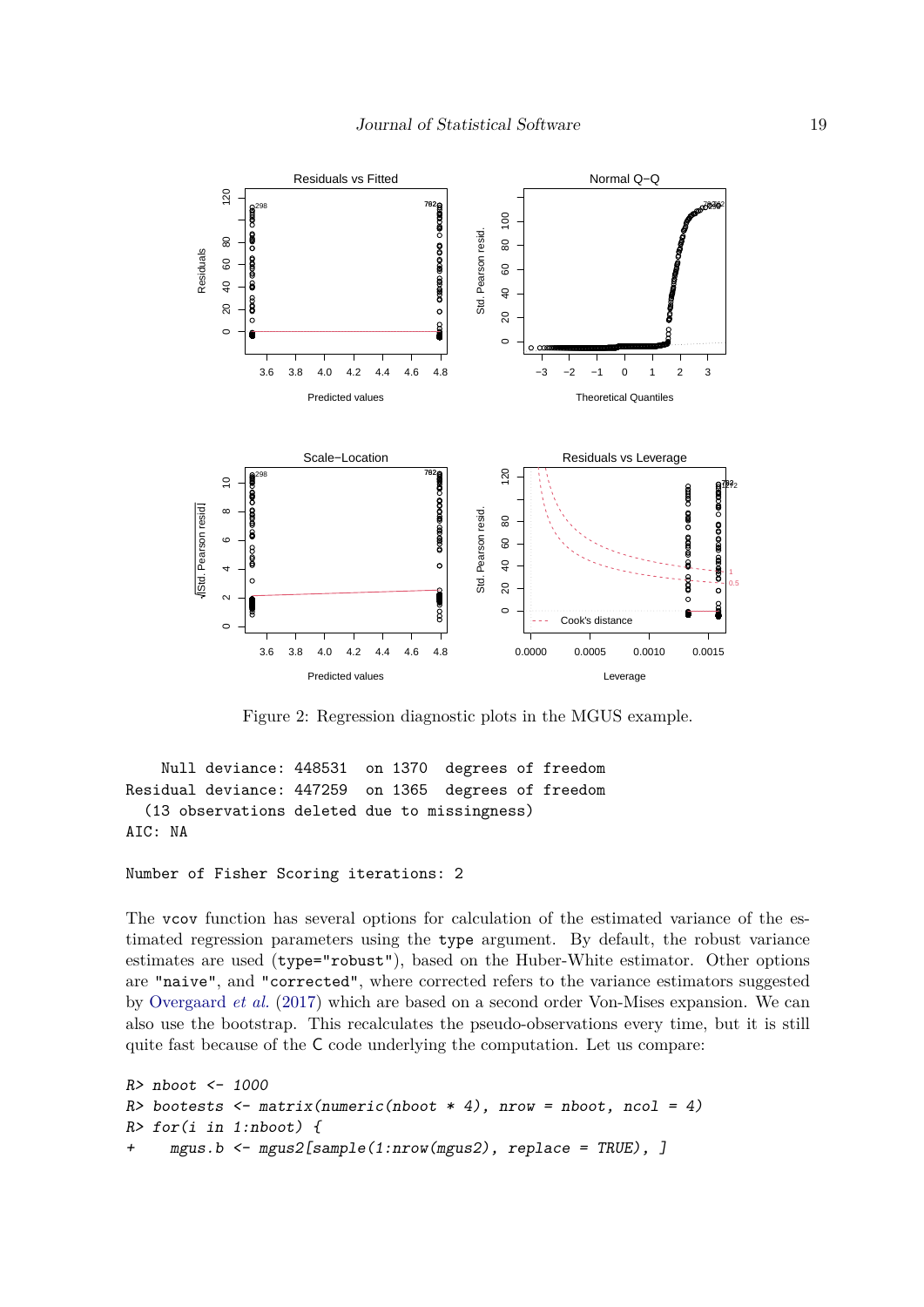

Predicted lifetime lost due to PCM up to 120 days

Figure 3: Histogram showing the distribution of predicted lifetimes lost due to PCM up to 120 days in the MGUS example.

```
+ mgfitrmean.b <- rmeanglm(Surv(etime, event) ~ sex + age + hgb,
+ cause = "pcm", time = 120, data = mgus.b)
+ bootests[i,] <- coefficients(mgfitrmean.b)
+ }
R> mgfitrmean2 <- rmeanglm(Surv(etime, event) ~ sex + age + hgb,
+ cause = "pcm", time = 120, data = mgus2)
R> se.boot <- sqrt(diag(cov(bootests)))
R> round(cbind(se.boot = se.boot,
+ se.robust = sqrt(diag(vcov(mgfitrmean2))),
+ se.naive = sqrt(diag(vcov(mgfitrmean2, type = "naive")))), 3)
          se.boot se.robust se.naive
(Intercept) 3.979 3.874 4.749
sexM 0.994 0.992 1.012
age 0.029 0.029 0.041
hgb 0.250 0.251 0.253
```
The corrected estimator does not handle ties, and so is not presented for this example.

Predicted restricted means give a possible method to predict individual event times, while the predicted cumulative incidence should be probabilities. Note that with the identity and log links, the predicted cumulative incidences are not guaranteed to be between 0 and 1.

```
R> hist(predict(mgfitrmean, newdata = mgus2),
+ xlab = "Predicted lifetime lost due to PCM up to 120 days",
+ main = "")
```
### **5.4. Case cohort sampling**

[Parner, Andersen, and Overgaard](#page-27-13) [\(2020\)](#page-27-13) describe how to fit regression models with pseudoobservations that account for case-cohort sampling. The basic idea is weighted estimating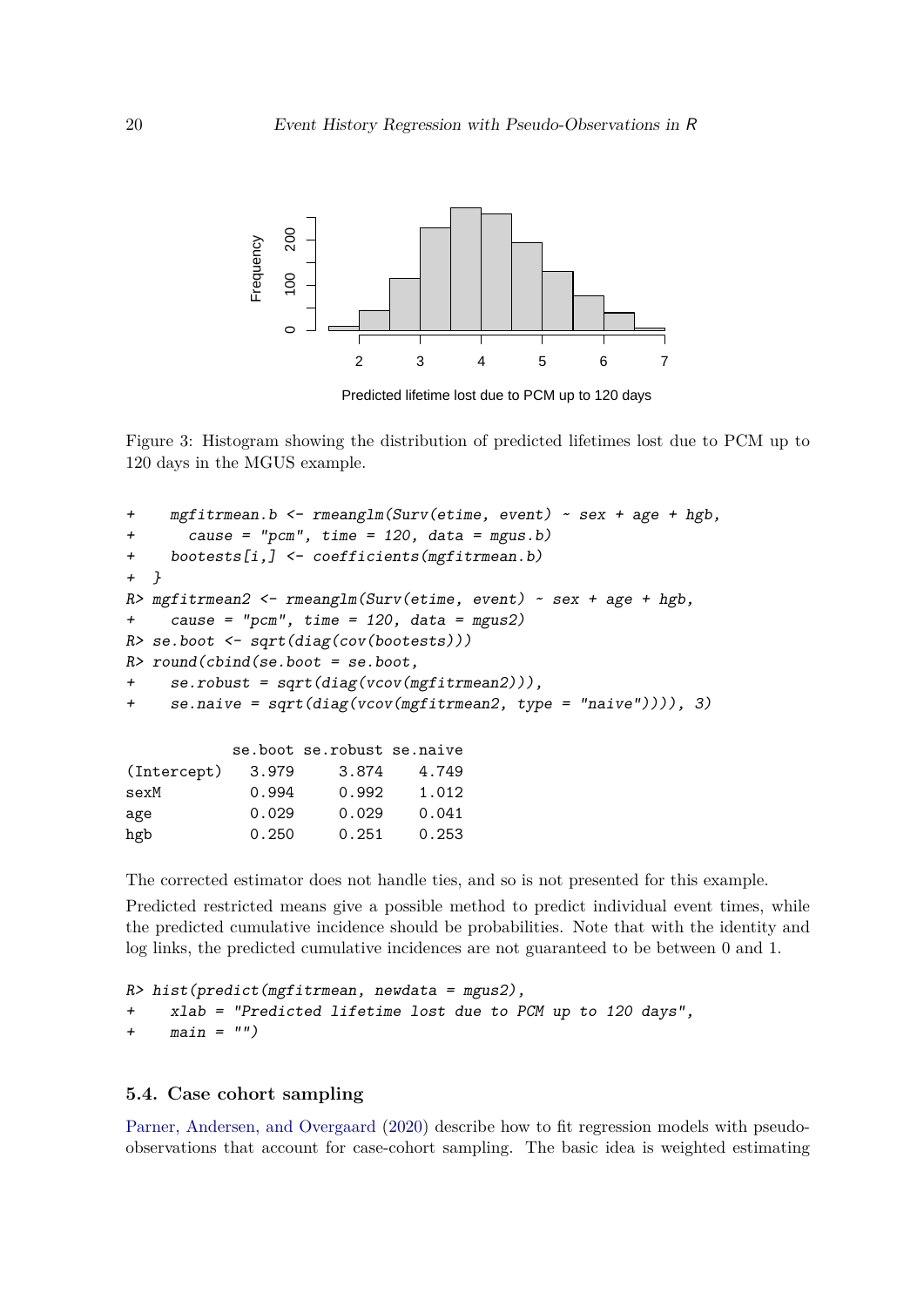equations, which we can implement easily with the weights argument that gets passed to glm.fit. First let us create a case-cohort sample of the MGUS dataset by sampling the malignancy events with probability 0.9, and a random subcohort with probability 0.2.

```
R> set.seed(918)
R> subc \le rbinom(nrow(mgus2), size = 1, prob = 0.2)
R> samp.ind <- subc + (1 - subc) * (mgus2$event == "pcm") *
+ rbinom(nrow(mgus2), size = 1, prob = 0.9)
R> mgus2.cc <- mgus2[as.logical(samp.ind), ]
R> mgus2.cc$samp.wt <- 1 / ifelse(mgus2.cc$event == "pcm",
+ 0.2 + 0.8 * 0.9, 0.2)
```
Now, the weighted regression model should give similar results as the unweighted one in the full sample:

```
R> mgfit.cc \leq rmeanglm(Surv(etime, event) \sim I(age - 65) + sex + hgb,
+ cause = "pcm", time = 120, data = mgus2.cc,
+ weights = samp.wt)
R> mgfit.full \le rmeanglm(Surv(etime, event) \sim I(age - 65) + sex + hgb,
     cause = "pcm", time = 120, data = mgus2)R> mdf \leq data.frame(casecohort = summary(mgfit.cc)$coefficients[,1:2],
+ fullsamp = summary(mgfit.full)$coefficients[, 1:2])
R> colnames(mdf) <- c("case cohort Est", "SE", "full Est", "SE")
R> round(mdf, 3)
```

|  |  |                  | - SE                                                                                            |
|--|--|------------------|-------------------------------------------------------------------------------------------------|
|  |  | 6.886 3.431      |                                                                                                 |
|  |  | 0.045 0.029      |                                                                                                 |
|  |  | $-0.990$ $0.992$ |                                                                                                 |
|  |  |                  |                                                                                                 |
|  |  | 6.343 3.803      | case cohort Est SE full Est<br>$0.044$ 0.037<br>$-1.053$ 1.117<br>$-0.147$ 0.277 $-0.188$ 0.251 |

### **6. Numerical studies**

#### **6.1. Simulation study of statistical properties**

We conducted a simulation study with the goal of determining which methods should be used as the defaults in our package. The key criteria are validity, as measured by type I error rates, bias, and confidence interval coverage, robustness to misspecification of the censoring mechanism, and statistical efficiency. Detailed descriptions of the simulation setup and results are in the Appendix, and code available in the replication script.

According to our simulation study, the stratified option works quite well even when the censoring model is misspecified, and the Aalen additive model tends to work better than the Cox model. Even when the censoring models are misspecified, either by omitting covariates or incorrectly assuming proportional hazards, some form of adjustment for covariate dependent censoring is an improvement over assuming completely independent censoring. There were no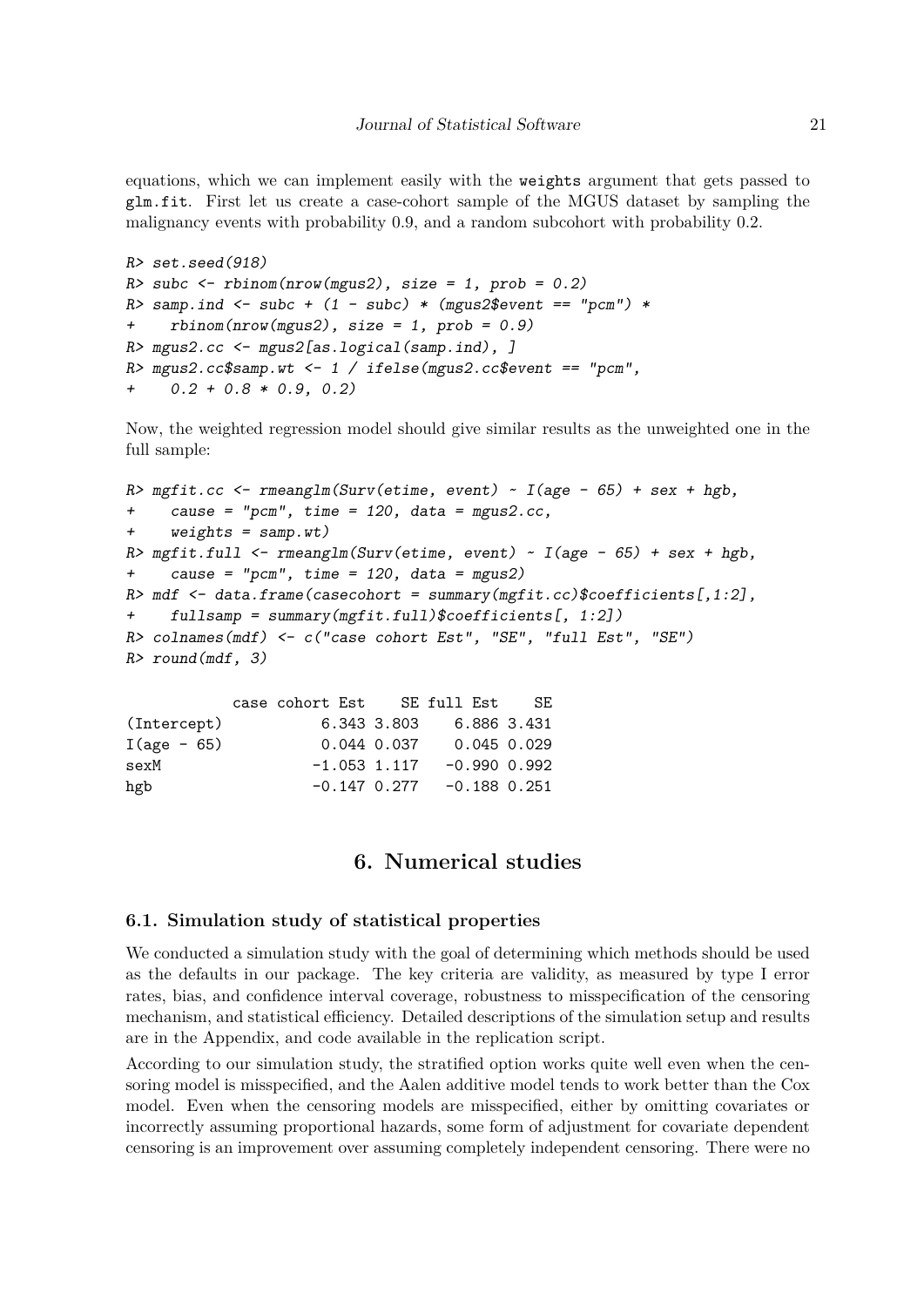

<span id="page-21-0"></span>Figure 4: Running time comparison of the calculation of pseudo-observations for the survival probability at a fixed time (left panel), and the restricted mean survival (right panel).

clear differences in terms of bias comparing the Binder versus Hajek weighting approaches. The robust variance estimator (the sandwich variance as implemented in the sandwich package) is the clearly superior approach for inference, with minimal bias and approximately correct confidence interval coverage coverage in all cases. Overgaard's corrected variance estimator has only marginal benefits over the robust estimator in a few cases.

#### **6.2. Speed and memory comparison**

Pseudo-observations can also be computed using the packages pseudo, prodlim (survival and cumulative incidence only), and fastpseudo (restricted mean only). The pseudo package does the job, but is not optimzed for speed or memory usage. The prodlim approach is optimized in C code, but cannot handle large datasets because it stores the jackknife values for every observed event time. We have optimized this code further in eventglm so that it only stores the jackknife values for the time of interest, thus it can be used for much larger datasets. We compare the speed of computing the pseudo-observations for the survival curve at a fixed time in Figure [4.](#page-21-0) These timing calculations were done on a laptop with an 9th generation Intel core i7 processor, and 8gb of RAM. Neither pseudo nor prodlim are able to handle a dataset with 100,000 observations, while **eventglm** can go at least an order of magnitude larger and in a reasonable amount of time.

The fastpseudo package uses only base R to efficiently compute pseudo-observations for the restricted mean survival, but does not handle competing risks. Upon inspection of the code during testing, it is clear that it also can only handle integer observation times, which is something that is not clearly documented in the package. Since the restricted mean does require computing the survival curve at all times less than the time of interest, the default method in **eventglm** has the same limitations as **prodlim**. However, the IPCW method only requires fitting a regression model for the time to censoring once, and then simply computing means, and thus can be applied to much larger datasets. The stratified option can also be used to improve computational efficiency as computing several sets of pseudo-observations on partitions of the data can be faster and a better use of memory than doing it once for a large dataset.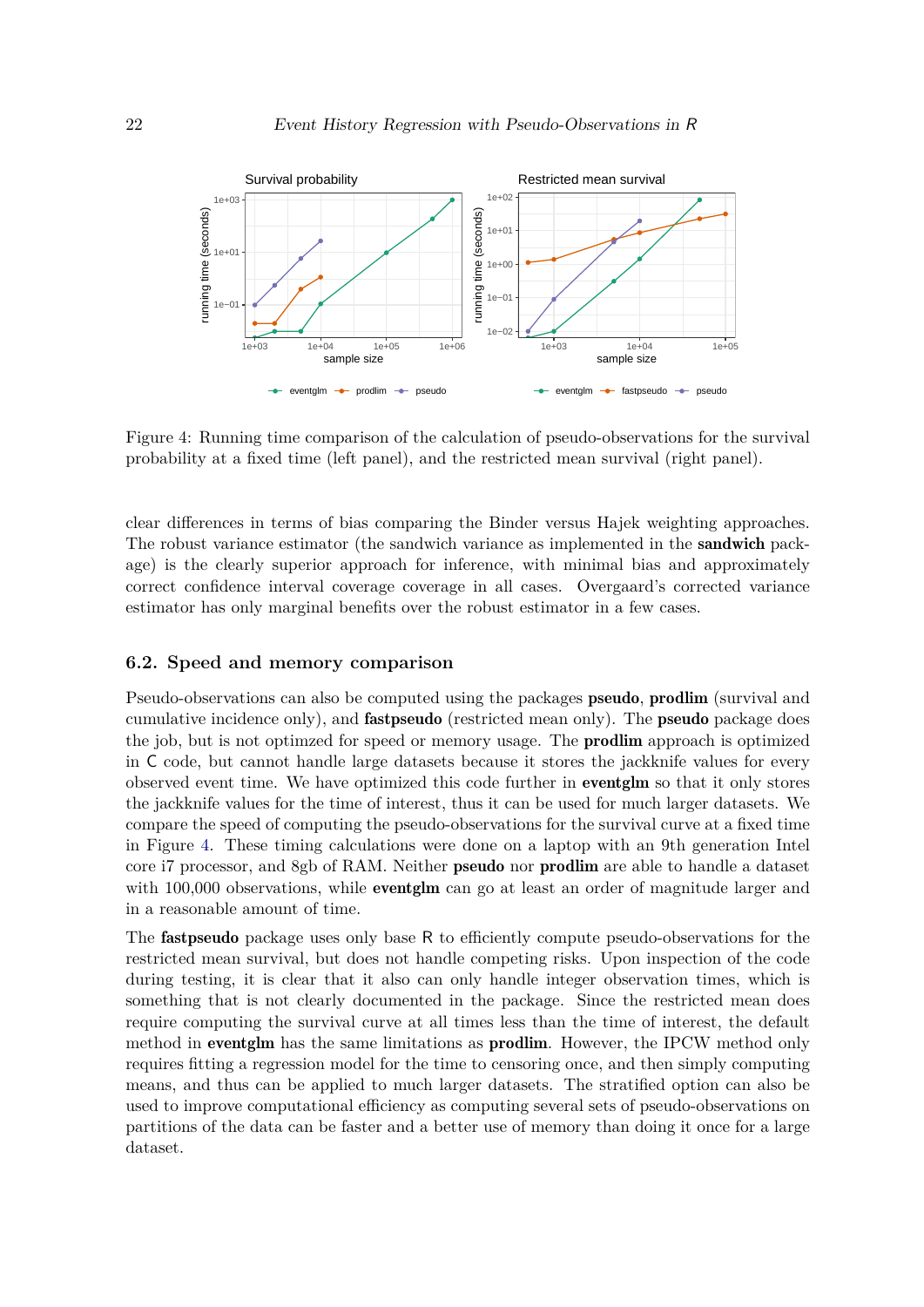### **7. Extending** eventglm

<span id="page-22-0"></span>As of version 1.1.0, the argument model.censoring of cumincglm and rmeanglm refers to a function. This function is the workhorse that does the computation of the pseudo-observations that are later used in the generalized linear model. A number of computation methods are built in as "modules" that are contained in the source file called "pseudo-modules.R". As an example, consider the independent module:

```
R> eventglm::pseudo_independent
```

```
function(formula, time, cause = 1, data,
 type = c("cuminc", "survival", "rmean"),
 formula.censoring = NULL, ipcw.method = NULL) {
 margformula <- update.formula(formula, . ~ 1)
 mr <- model.response(model.frame(margformula, data = data))
 stopifnot(attr(mr, "type") %in% c("right", "mright"))
 marginal.estimate <- survival::survfit(margformula, data = data)
 if(type == "cuminc") {
   POi <- get_pseudo_cuminc(marginal.estimate, time, cause, mr)
 } else if(type == "survival") {
   if(marginal.estimate$type != "right") {
     stop("Survival estimand not available for outcome with
     censoring type", marginal.estimate$type)
   }
   POi <- 1 - get_pseudo_cuminc(marginal.estimate, time, cause, mr)
 } else if(type == "rmean") {
   POi <- get_pseudo_rmean(marginal.estimate, time, cause, mr)
 }
 POi
}
<bytecode: 0x0000017d922fa750>
<environment: namespace:eventglm>
```
This function, and any pseudo-observation module, must take the same named arguments (though they do not all have to be used), and return a vector of pseudo-observations. Users can specify their own functions directly, or by name. Our built in modules all have the prefix pseudo\_, and so if a name is given rather than a function, we search for functions with this prefix first, and if not found, without the prefix.

### **7.1. Example: Parametric pseudo-observations**

Let us see how to define a custom function for computation of pseudo-observations. In this first example, we will fit a parametric Weibull survival model with survreg marginally and do jackknife leave-one-out estimates. This may be useful if there is interval censoring, for example.

```
R> pseudo_parametric <- function(formula, time, cause = 1, data,
    type = c("cuminc", "survival", "rmean"),+ formula.censoring = NULL, ipcw.method = NULL) {
```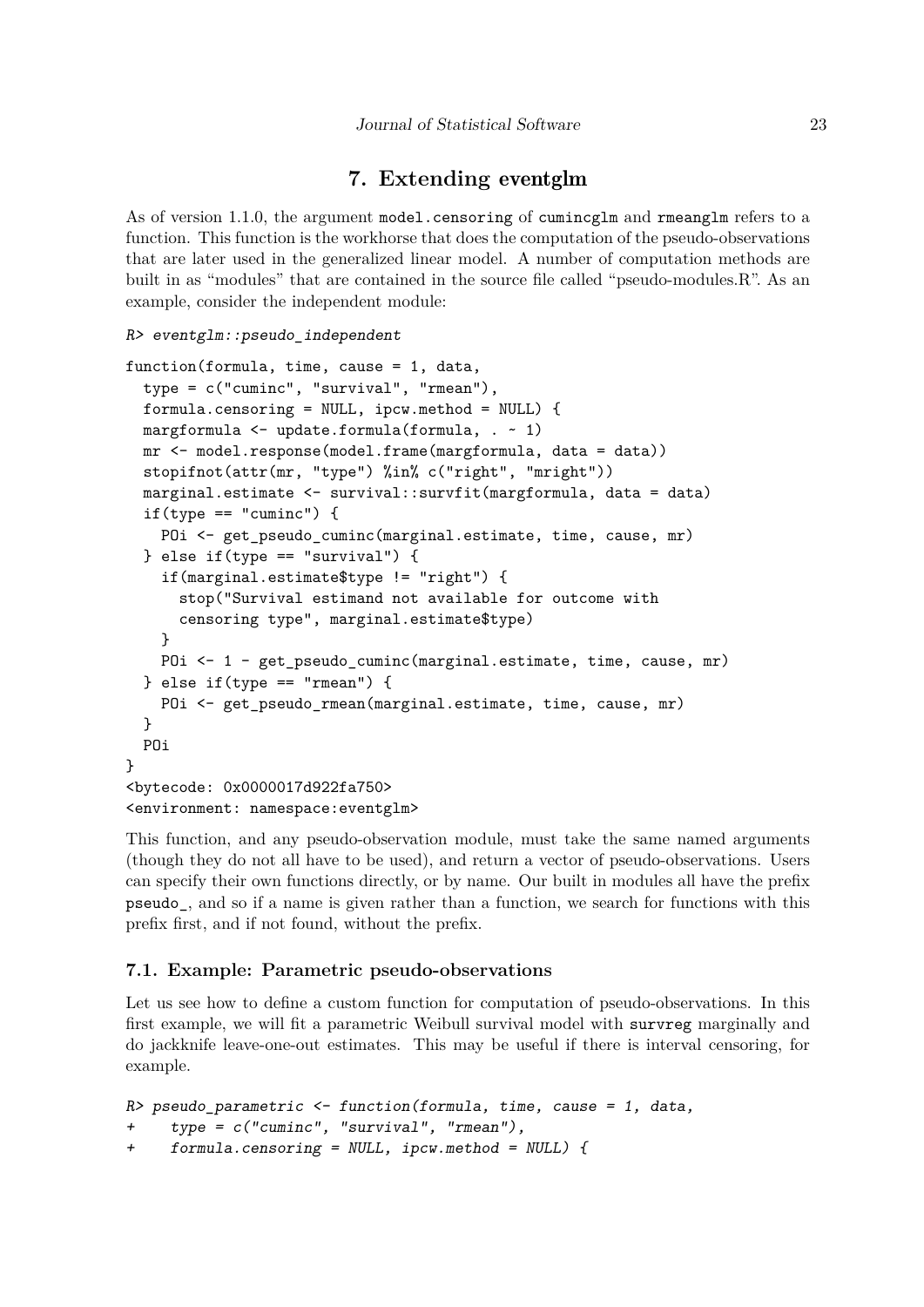```
+ margformula <- update.formula(formula, . ~ 1)
+ mr <- model.response(model.frame(margformula, data = data))
+ marginal.estimate <- survival::survreg(margformula, data = data,
        dist = "weibull")+ theta \zeta- pweibull(time, shape = 1 / marginal.estimate$scale,
+ scale = exp(marginal.estimate$coefficients[1]))
+ theta.i <- sapply(1:nrow(data), function(i) {
+ me <- survival::survreg(margformula, data = data[-i, ],
           dist = "weibull")+ pweibull(time, shape = 1 / me$scale,
+ scale = exp(me$coefficients[1]))
+ })
+ POi \leftarrow theta + (nrow(data) - 1) * (theta - theta.i)
+ POi
+ }
```
Now let us try it out by passing it to the cumincglm function and compare to the default independence estimator:

```
R> fitpara \le cumincglm(Surv(time, status) \sim rx + sex + age, time = 2500,
+ model.censoring = pseudo_parametric,
+ data = colon)
R> fitdef \leq cumincglm(Surv(time, status) \leq rx + sex + age, time = 2500,
+ model.censoring = "independent",
+ data = colon)
R> sapply(list(parametric = fitpara, default = fitdef),
     coefficients)parametric default
(Intercept) 0.5473823439 0.489105540
```

|           | (Intercept) 0.0410020400 0.400100040 |  |
|-----------|--------------------------------------|--|
| rxLev     | $-0.0216382248 - 0.029287251$        |  |
| rxLev+5FU | $-0.1488141565 - 0.132651617$        |  |
| sex       | 0.0008128962 -0.010226326            |  |
| age       | 0.0004232579 0.001004726             |  |

You can also refer to the function with a string, omitting the "pseudo\_" prefix, if you wish, e.g.,

```
R> fitpara <- cumincglm(Surv(time, status) ~ rx + sex + age, time = 2500,
+ model.censoring = "parametric",
+ data = colon)
```
### **7.2. Example 2: Infinitesimal jackknife**

When the **survival** package version 3.0 was released, it became possible to get the influence function values returned from survfit estimation functions. These efficient influence functions are used in the variance calculations, and they are related to pseudo-observations.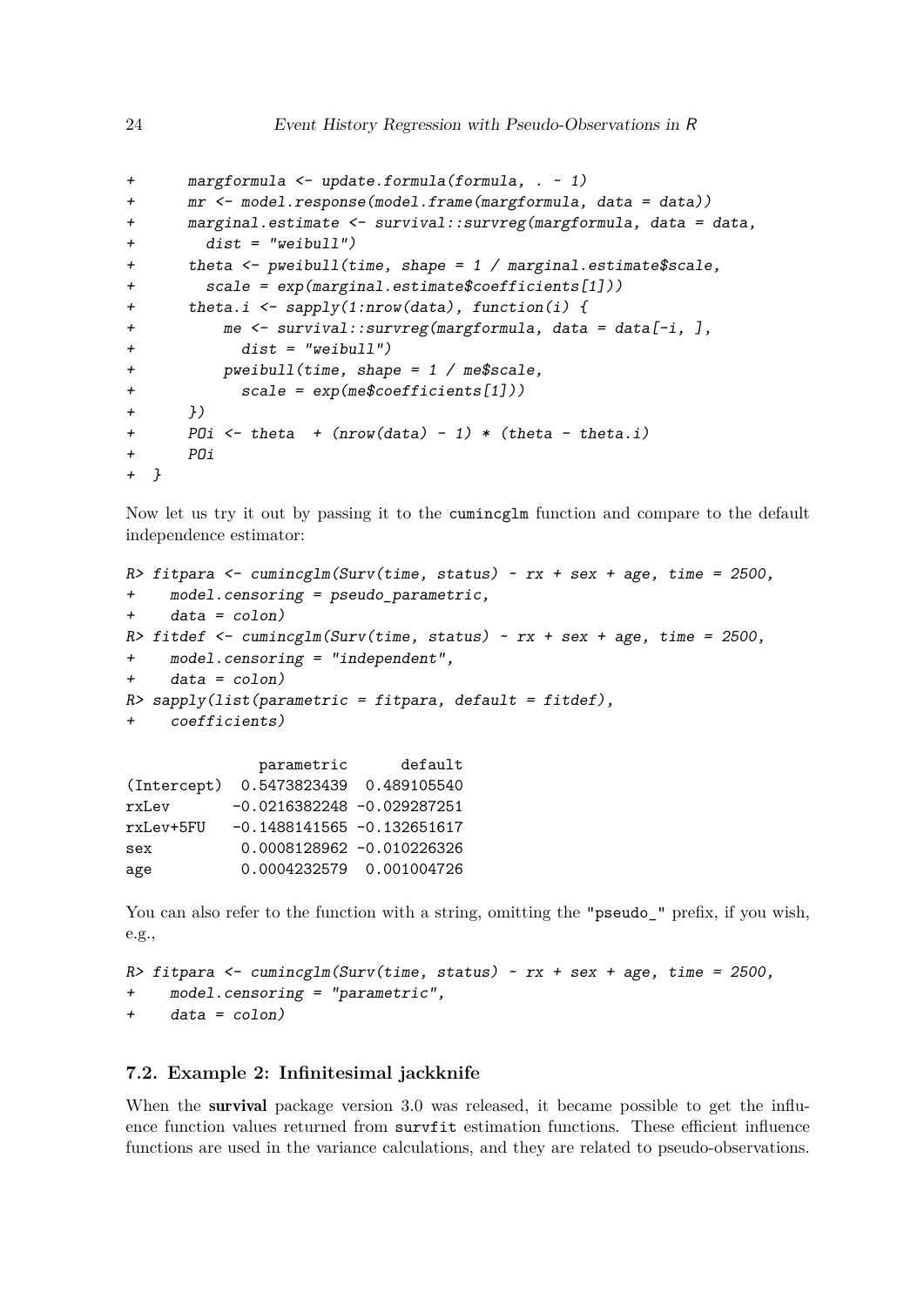More information is available in the "Pseudo-values" vignette of survival, which is under development at the time of writing. We can use this feature to create a custom function for infinitesimal jackknife pseudo-observations:

```
R> pseudo_infjack <- function(formula, time, cause = 1, data,
    type = c("cuminc", "survival", "rmean"),+ formula.censoring = NULL, ipcw.method = NULL) {
+ marge <- survival::survfit(update.formula(formula, . ~ 1),
+ data = data, influence = TRUE)
+ tdex <- sapply(time, function(x) max(which(marge$time <= x)))
+ pstate <- marge$surv[tdex]
      P0i \leq matrix(pstate, nrow = marge$n,
+ ncol = length(time), byrow = TRUE) +
+ (marge$n) * (marge$influence.surv[, tdex + 1])
+ POi
+ }
```
Note that this computes pseudo-observations for survival, rather than the cumulative incidence, so to compare we can use the survival = TRUE option. Now we try it out

```
R> fitinf \leq cumincglm(Surv(time, status) \leq rx + sex + age, time = 2500,
+ model.censoring = "infjack",
+ data = colon)
R> fitdefsurv <- cumincglm(Surv(time, status) ~ rx + sex + age,
+ time = 2500, survival = TRUE, data = colon)
R> sapply(list(infjack = fitinf, default = fitdefsurv),
    coefficients)
```

|             | infjack | default                      |
|-------------|---------|------------------------------|
| (Intercept) |         | 0.510826426  0.510894460     |
| rxLev       |         | 0.029260880  0.029287251     |
| rxLev+5FU   |         | 0.132636051 0.132651617      |
| sex         |         | 0.010256818 0.010226326      |
| age         |         | $-0.001003621 - 0.001004726$ |

### **8. Conclusion**

Using the pseudo-observation approach, in comparison to Cox regression or fully parametric regression, can directly parametrize associations of interest between covariates and cumulative summaries of survival. This provides valid inference under similar assumptions as the Cox model, but easier interpretation of resulting coefficients, particularly when one is interested in causal effects. Given the advantages of the pseudo-observation approach, it is not surprising that there has been a great deal of development of statistical methods surrounding the estimation and inference based on them. However, we believe the barrier to this approach becoming as common as Cox regression is the lack of easy implementation. Our package enables the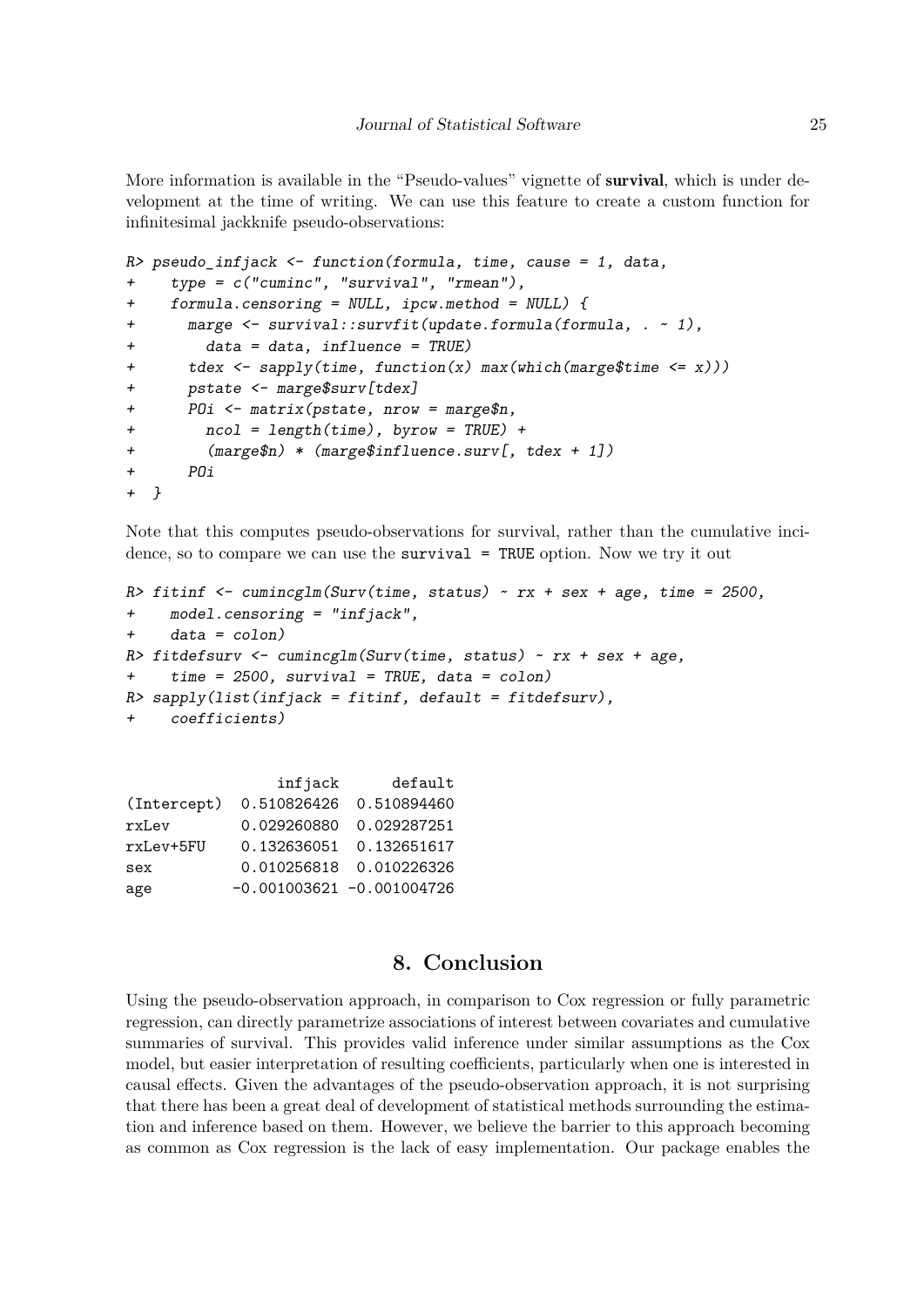use of these methods with a user-friendly interface that will be familiar to even a beginning R user but, by leveraging existing infrastructure, allows for the flexibility and options advanced R users are expecting. For example, the objects returned by cumincglm and rmeanglm inherit from 'pseudoglm', 'glm', and 'lm', so in addition to the methods we define, many more are available using existing infrastructure available in such packages as stats, broom, splines, and many more (R [Core Team](#page-28-3) [2021;](#page-28-3) [Robinson, Hayes, and Couch](#page-28-13) [2022\)](#page-28-13). Our hope is that pseudo-observation based survival regression will become as common as Cox models.

#### **8.1. Future work**

A GEE approach that allows for borrowing information across multiple time points was actually suggested initially [\(Andersen](#page-26-3) *et al.* [2003\)](#page-26-3), although it was found that the robust standard errors used in GEE are not exactly correct [Overgaard](#page-27-3) *et al.* [\(2017\)](#page-27-3). Our future goal is to implement the standard error calculations that correctly account for both the correlated data and the pseudo-observation calculation when there are multiple time points. The key challenge is to design the interface with the appropriate balance of usability, understanding and flexibility.

In addition to new features such as goodness of fit statistics based on cumulative residuals as described by [Pavlič, Martinussen, and Andersen](#page-28-14) [\(2019\)](#page-28-14), we also plan to extend to additional estimands like unrestricted lifetime and the probability of being in state in more general multistate model settings, allowing for left-trunction or delayed entry. To this end, the modular approach we described in Section [7](#page-22-0) allows the user to specify their own model.censoring function that takes as input the design matrix and outputs the vector of pseudo-observations that are used in the subsequent models. This allows further development and implementation of new methods in this area, such as the use of the infinitesimal jackknife and the use of flexible parametric models for interval censoring. This opens up a lot of possibilities for future extensions of eventglm, and will also make it easier to maintain.

### **Acknowledgments**

This work was supported by the Swedish Research Council, grant numbers 2017-01898 and 2019-00227. The authors are thankful for the discussions with Mark Clements, Paul Lambert, and Arvid Sjölander, who helped improve the paper.

### **References**

- <span id="page-25-2"></span>Aalen OO (1989). "A Linear Regression Model for the Analysis of Life Times." *Statistics in Medicine*, **8**(8), 907–925. [doi:10.1002/sim.4780080803](https://doi.org/10.1002/sim.4780080803).
- <span id="page-25-0"></span>Aalen OO, Cook RJ, Røysland K (2015). "Does Cox Analysis of a Randomized Survival Study Yield a Causal Treatment Effect?" *Lifetime Data Analysis*, **21**(4), 579–593. [doi:](https://doi.org/10.1007/s10985-015-9335-y) [10.1007/s10985-015-9335-y](https://doi.org/10.1007/s10985-015-9335-y).
- <span id="page-25-1"></span>Aalen OO, Johansen S (1978). "An Empirical Transition Matrix for Non-Homogeneous Markov Chains Based on Censored Observations." *Scandinavian Journal of Statistics*, pp. 141–150.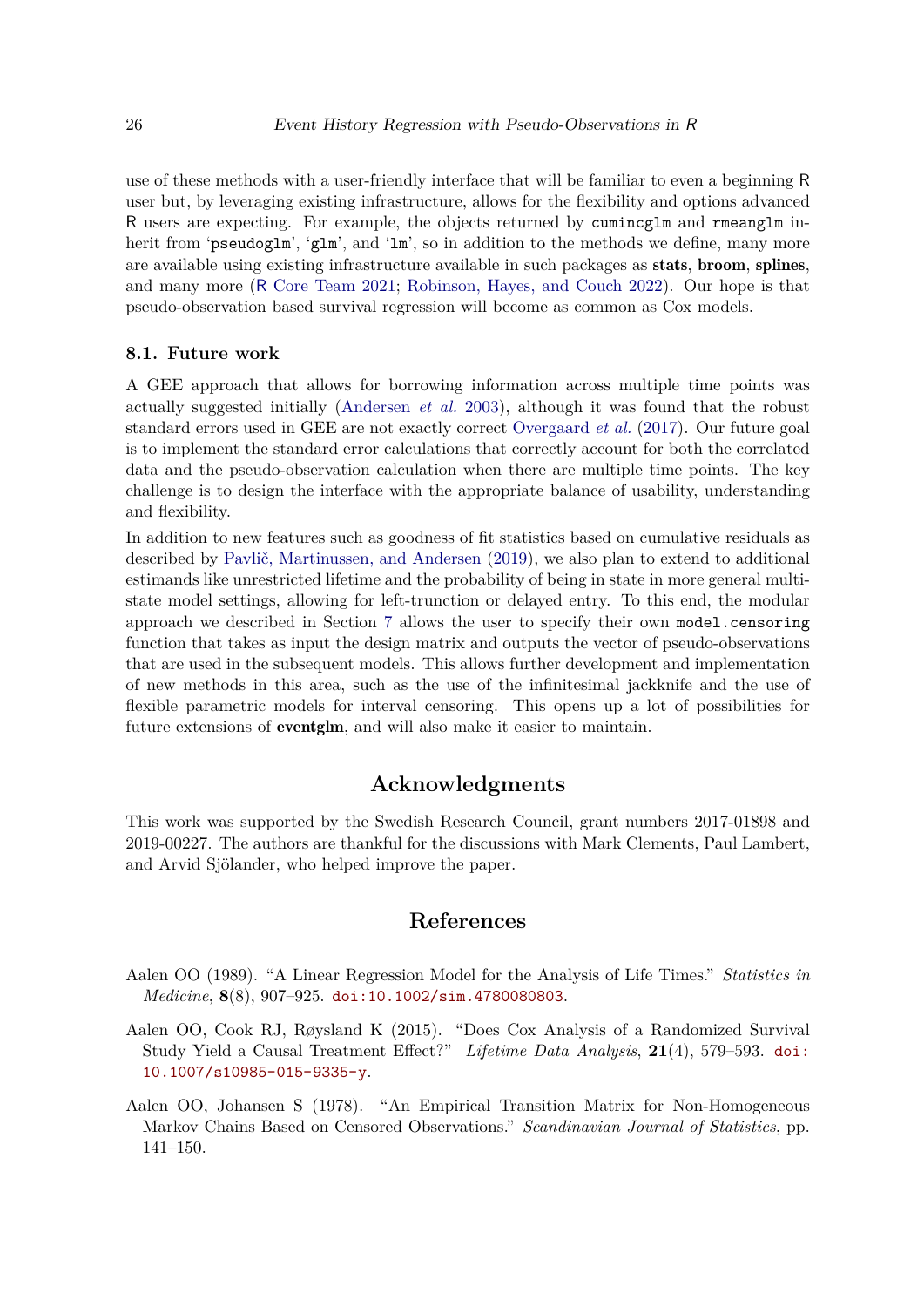- <span id="page-26-4"></span>Allignol A (2018). Cprob*: The Conditional Probability Function of a Competing Event*. R package version 1.4.1, URL <https://CRAN.R-project.org/package=Cprob>.
- <span id="page-26-5"></span>Allignol A, Latouche A, Yan J, Fine JP (2011). "A Regression Model for the Conditional Probability of a Competing Event: Application to Monoclonal Gammopathy of Unknown Significance." *Journal of the Royal Statistical Society C*, **60**(1), 135–142. [doi:10.1111/j.](https://doi.org/10.1111/j.1467-9876.2010.00729.x) [1467-9876.2010.00729.x](https://doi.org/10.1111/j.1467-9876.2010.00729.x).
- <span id="page-26-8"></span>Andersen PK (2013). "Decomposition of Number of Life Years Lost According to Causes of Death." *Statistics in Medicine*, **32**(30), 5278–5285. [doi:10.1002/sim.5903](https://doi.org/10.1002/sim.5903).
- <span id="page-26-3"></span>Andersen PK, Klein JP, Rosthøj S (2003). "Generalised Linear Models for Correlated Pseudo-Observations, with Applications to Multi-State Models." *Biometrika*, **90**(1), 15–27. [doi:](https://doi.org/10.1093/biomet/90.1.15) [10.1093/biomet/90.1.15](https://doi.org/10.1093/biomet/90.1.15).
- <span id="page-26-11"></span>Andersen PK, Pohar Perme M (2010). "Pseudo-Observations in Survival Analysis." *Statistical Methods in Medical Research*, **19**(1), 71–99. ISSN 0962-2802, 1477-0334. [doi:10.1177/](https://doi.org/10.1177/0962280209105020) [0962280209105020](https://doi.org/10.1177/0962280209105020).
- <span id="page-26-9"></span>Andersen PK, Syriopoulou E, Parner ET (2017). "Causal Inference in Survival Analysis Using Pseudo-Observations." *Statistics in Medicine*, **36**(17), 2669–2681. [doi:10.1002/sim.7297](https://doi.org/10.1002/sim.7297).
- <span id="page-26-2"></span>Austin PC, Fine JP (2017). "Practical Recommendations for Reporting Fine-Gray Model Analyses for Competing Risk Data." *Statistics in Medicine*, **36**(27), 4391–4400. [doi:](https://doi.org/10.1002/sim.7501) [10.1002/sim.7501](https://doi.org/10.1002/sim.7501).
- <span id="page-26-6"></span>Batten D (2015). fastpseudo*: Fast Pseudo Observations*. R package version 0.1, URL [https:](https://CRAN.R-project.org/package=fastpseudo) [//CRAN.R-project.org/package=fastpseudo](https://CRAN.R-project.org/package=fastpseudo).
- <span id="page-26-14"></span>Beyersmann J, Latouche A, Buchholz A, Schumacher M (2009). "Simulating Competing Risks Data in Survival Analysis." *Statistics in Medicine*, **28**(6), 956–971. [doi:10.1002/sim.3516](https://doi.org/10.1002/sim.3516).
- <span id="page-26-12"></span>Binder N, Gerds TA, Andersen PK (2014). "Pseudo-Observations for Competing Risks with Covariate Dependent Censoring." *Lifetime Data Analysis*, **20**(2), 303–315. [doi:10.1007/](https://doi.org/10.1007/s10985-013-9247-7) [s10985-013-9247-7](https://doi.org/10.1007/s10985-013-9247-7).
- <span id="page-26-0"></span>Cox DR (1972). "Regression Models and Life-Tables." *Journal of the Royal Statistical Society B*, **34**(2), 187–202. [doi:10.1111/j.2517-6161.1972.tb00899.x](https://doi.org/10.1111/j.2517-6161.1972.tb00899.x).
- <span id="page-26-10"></span>Daniel R, Zhang J, Farewell D (2021). "Making Apples from Oranges: Comparing Noncollapsible Effect Estimators and Their Standard Errors After Adjustment for Different Covariate Sets." *Biometrical Journal*, **63**(3), 528–557. [doi:10.1002/bimj.201900297](https://doi.org/10.1002/bimj.201900297).
- <span id="page-26-13"></span>Efron B (1992). "Bootstrap Methods: Another Look at the Jackknife." In *Breakthroughs in Statistics*, pp. 569–593. Springer-Verlag.
- <span id="page-26-1"></span>Fine JP, Gray RJ (1999). "A Proportional Hazards Model for the Subdistribution of a Competing Risk." *Journal of the American Statistical Association*, **94**(446), 496–509. [doi:](https://doi.org/10.1080/01621459.1999.10474144) [10.1080/01621459.1999.10474144](https://doi.org/10.1080/01621459.1999.10474144).
- <span id="page-26-7"></span>Gerds TA (2019). prodlim*: Product-Limit Estimation for Censored Event History Analysis*. R package version 2019.11.13, URL <https://CRAN.R-project.org/package=prodlim>.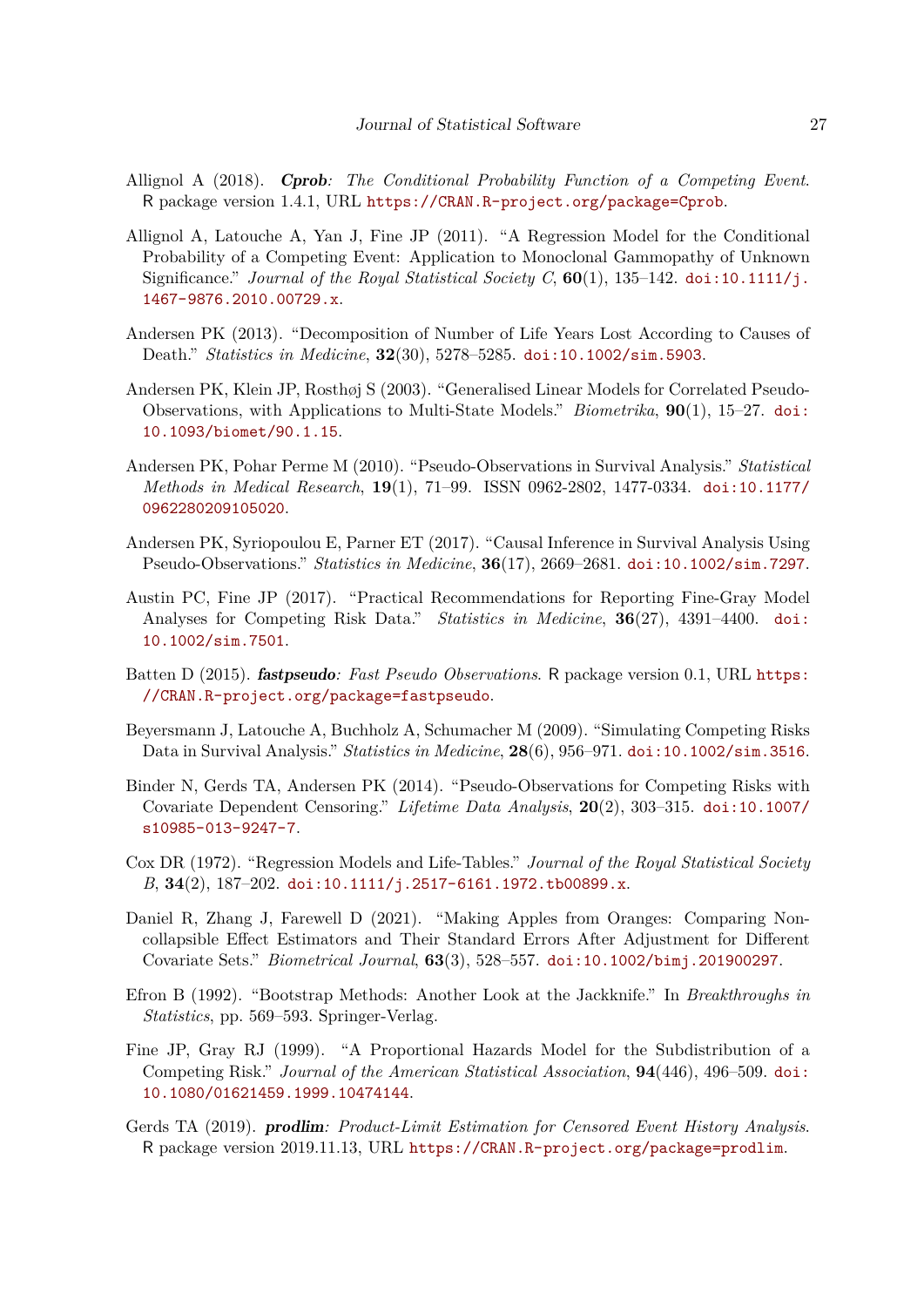- <span id="page-27-5"></span>Gerds TA, Kattan MW (2021). *Medical Risk Prediction Models: With Ties to Machine Learning*. Chapman & Hall/CRC. [doi:10.1201/9781138384484](https://doi.org/10.1201/9781138384484).
- <span id="page-27-1"></span>Graw F, Gerds TA, Schumacher M (2009). "On Pseudo-Values for Regression Analysis in Competing Risks Models." *Lifetime Data Analysis*, **15**(2), 241–255. [doi:10.1007/](https://doi.org/10.1007/s10985-008-9107-z) [s10985-008-9107-z](https://doi.org/10.1007/s10985-008-9107-z).
- <span id="page-27-12"></span>Hájek J (1971). "Comment on a Paper by D. Basu." In GVS D (ed.), *Foundations of Statistical Inference*, p. 242. Holt, Rinehart, Winston, Toronto.
- <span id="page-27-4"></span>Halekoh U, Højsgaard S, Yan J (2006). "The R Package geepack for Generalized Estimating Equations." *Journal of Statistical Software*, **15**(2), 1–11. [doi:10.18637/jss.v015.i02](https://doi.org/10.18637/jss.v015.i02).
- <span id="page-27-2"></span>Jacobsen M, Martinussen T (2016). "A Note on the Large Sample Properties of Estimators Based on Generalized Linear Models for Correlated Pseudo-Observations." *Scandinavian Journal of Statistics*, **43**(3), 845–862. [doi:10.1111/sjos.12212](https://doi.org/10.1111/sjos.12212).
- <span id="page-27-10"></span>Kaplan EL, Meier P (1958). "Nonparametric Estimation from Incomplete Observations." *Journal of the American Statistical Association*, **53**(282), 457–481. [doi:10.1080/](https://doi.org/10.1080/01621459.1958.10501452) [01621459.1958.10501452](https://doi.org/10.1080/01621459.1958.10501452).
- <span id="page-27-7"></span>Klein JP, Gerster M, Andersen PK, Tarima S, Perme MP (2008). "SAS and R Functions to Compute Pseudo-Values for Censored Data Regression." *Computer Methods and Programs in Biomedicine*, **89**(3), 289–300. [doi:10.1016/j.cmpb.2007.11.017](https://doi.org/10.1016/j.cmpb.2007.11.017).
- <span id="page-27-0"></span>Martinussen T, Vansteelandt S, Andersen PK (2020). "Subtleties in the Interpretation of Hazard Contrasts." *Lifetime Data Analysis*, pp. 1–23. [doi:10.1007/s10985-020-09501-5](https://doi.org/10.1007/s10985-020-09501-5).
- <span id="page-27-8"></span>Neuhaus JM, Jewell NP (1993). "A Geometric Approach to Assess Bias Due to Omitted Covariates in Generalized Linear Models." *Biometrika*, **80**(4), 807–815. [doi:10.1093/](https://doi.org/10.1093/biomet/80.4.807) [biomet/80.4.807](https://doi.org/10.1093/biomet/80.4.807).
- <span id="page-27-11"></span>Nygård Johansen M, Lundbye-Christensen S, Thorlund Parner E (2020). "Regression Models Using Parametric Pseudo-Observations." *Statistics in Medicine*. [doi:10.21203/rs.3.](https://doi.org/10.21203/rs.3.rs-78804/v1) [rs-78804/v1](https://doi.org/10.21203/rs.3.rs-78804/v1).
- <span id="page-27-6"></span>Overgaard M, Andersen PK, Parner ET (2015). "Regression Analysis of Censored Data Using Pseudo-Observations: An Update." *The Stata Journal*, **15**(3), 809–821. [doi:10.](https://doi.org/10.1177/1536867x1501500313) [1177/1536867x1501500313](https://doi.org/10.1177/1536867x1501500313).
- <span id="page-27-3"></span>Overgaard M, Parner ET, Pedersen J (2017). "Asymptotic Theory of Generalized Estimating Equations Based on Jack-Knife Pseudo-Observations." *The Annals of Statistics*, **45**(5), 1988–2015. [doi:10.1214/16-aos1516](https://doi.org/10.1214/16-aos1516).
- <span id="page-27-9"></span>Overgaard M, Parner ET, Pedersen J (2019). "Pseudo-Observations Under Covariate-Dependent Censoring." *Journal of Statistical Planning and Inference*, **202**, 112–122. [doi:](https://doi.org/10.1016/j.jspi.2019.02.003) [10.1016/j.jspi.2019.02.003](https://doi.org/10.1016/j.jspi.2019.02.003).
- <span id="page-27-13"></span>Parner ET, Andersen PK, Overgaard M (2020). "Cumulative Risk Regression in Case-Cohort Studies Using Pseudo-Observations." *Lifetime Data Analysis*, pp. 1–20. [doi:10.1007/](https://doi.org/10.1007/s10985-020-09492-3) [s10985-020-09492-3](https://doi.org/10.1007/s10985-020-09492-3).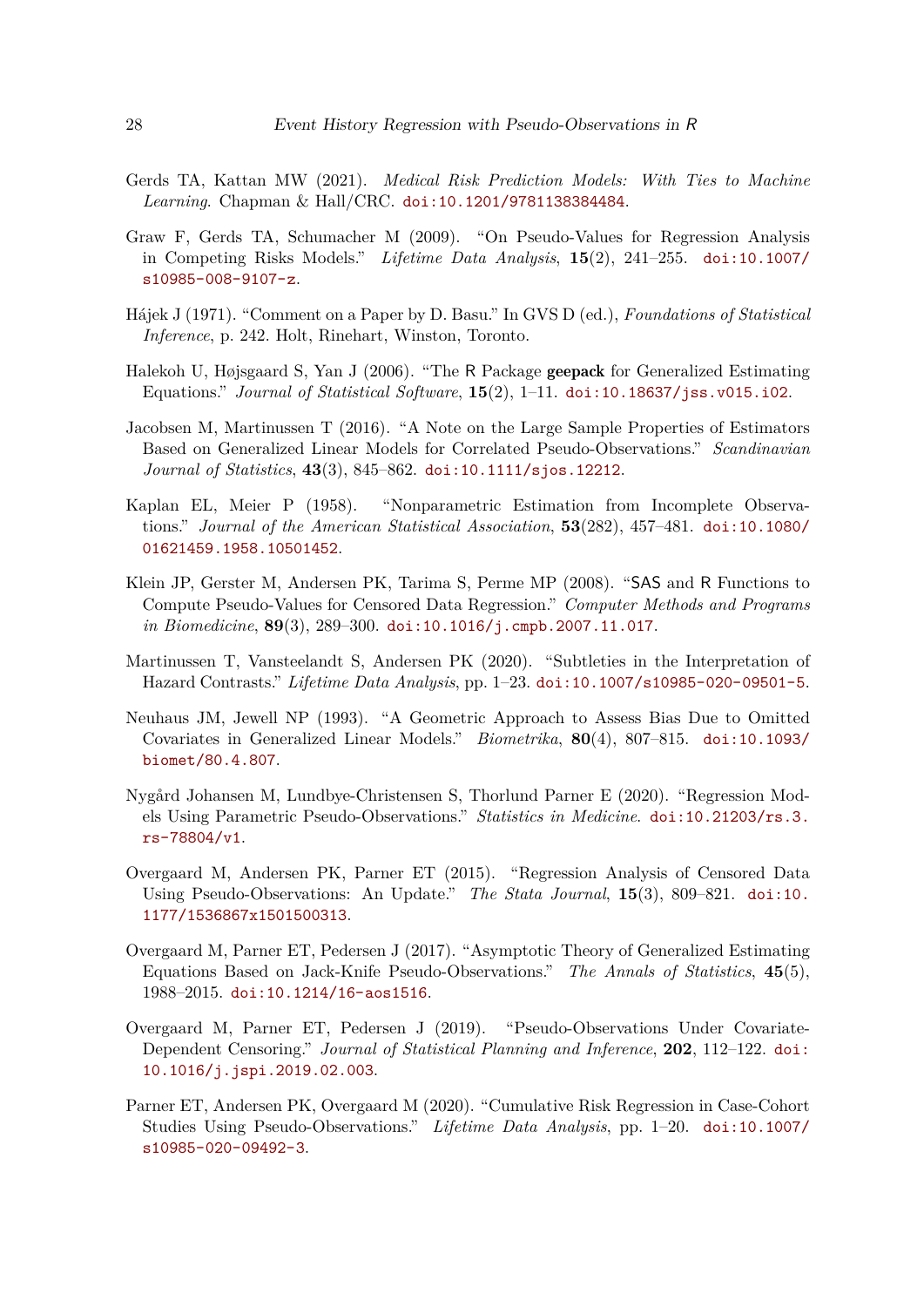- <span id="page-28-14"></span>Pavlič K, Martinussen T, Andersen PK (2019). "Goodness of Fit Tests for Estimating Equations Based on Pseudo-Observations." *Lifetime Data Analysis*, **25**(2), 189–205. [doi:](https://doi.org/10.1007/s10985-018-9427-6) [10.1007/s10985-018-9427-6](https://doi.org/10.1007/s10985-018-9427-6).
- <span id="page-28-12"></span>Pavlič K, Pohar Perme M (2019). "Using Pseudo-Observations for Estimation in Relative Survival." *Biostatistics*, **20**(3), 384–399. [doi:10.1093/biostatistics/kxy008](https://doi.org/10.1093/biostatistics/kxy008).
- <span id="page-28-9"></span>Perme MP, Andersen PK (2008). "Checking Hazard Regression Models Using Pseudo-Observations." *Statistics in Medicine*, **27**(25), 5309–5328. [doi:10.1002/sim.3401](https://doi.org/10.1002/sim.3401).
- <span id="page-28-6"></span>Pohar-Perme M, Gerster M (2017). pseudo*: Computes Pseudo-Observations for Modeling*. R package version 1.4.3, URL <https://CRAN.R-project.org/package=pseudo>.
- <span id="page-28-3"></span>R Core Team (2021). R*: A Language and Environment For Statistical Computing*. R Foundation for Statistical Computing, Vienna. URL <https://www.R-project.org/>.
- <span id="page-28-13"></span>Robinson D, Hayes A, Couch S (2022). broom*: Convert Statistical Objects into Tidy Tibbles*. R package version 0.8.0, URL <https://CRAN.R-project.org/package=broom>.
- <span id="page-28-0"></span>Royston P, Parmar MKB (2002). "Flexible Parametric Proportional-Hazards and Proportional-Odds Models for Censored Survival Data, with Application to Prognostic Modelling and Estimation of Treatment Effects." *Statistics in Medicine*, **21**(15), 2175– 2197. [doi:10.1002/sim.1203](https://doi.org/10.1002/sim.1203).
- <span id="page-28-11"></span>Sabathé C, Andersen PK, Helmer C, Gerds TA, Jacqmin-Gadda H, Joly P (2020). "Regression Analysis in an Illness-Death Model with Interval-Censored Data: A Pseudo-Value Approach." *Statistical Methods in Medical Research*, **29**(3), 752–764. [doi:](https://doi.org/10.1177/0962280219842271) [10.1177/0962280219842271](https://doi.org/10.1177/0962280219842271).
- <span id="page-28-2"></span>Sachs MC, Gabriel EE (2022). eventglm*: Regression Models for Event History Outcomes*. R package version 1.2.2, URL <https://CRAN.R-project.org/package=eventglm>.
- <span id="page-28-8"></span>SAS Institute Inc (2013). *The* SAS *System, Version 9.4*. SAS Institute Inc., Cary. URL <http://www.sas.com/>.
- <span id="page-28-5"></span>Scheike TH, Martinussen T (2006). *Dynamic Regression Models for Survival Data*. Springer-Verlag.
- <span id="page-28-4"></span>Scheike TH, Zhang MJ (2011). "Analyzing Competing Risk Data Using the R timereg Package." *Journal of Statistical Software*, **38**(2), 1–15. [doi:10.18637/jss.v038.i02](https://doi.org/10.18637/jss.v038.i02).
- <span id="page-28-1"></span>Scheike TH, Zhang MJ, Gerds TA (2008). "Predicting Cumulative Incidence Probability by Direct Binomial Regression." *Biometrika*, **95**(1), 205–220. [doi:10.1093/biomet/asm096](https://doi.org/10.1093/biomet/asm096).
- <span id="page-28-10"></span>Sjölander A, Dahlqwist E, Zetterqvist J (2016). "A Note on the Noncollapsibility of Rate Differences and Rate Ratios." *Epidemiology*, **27**(3), 356–359. [doi:10.1097/ede.](https://doi.org/10.1097/ede.0000000000000433) [0000000000000433](https://doi.org/10.1097/ede.0000000000000433).
- <span id="page-28-7"></span>StataCorp (2019). Stata *Statistical Software: Release 16*. StataCorp LLC, College Station. URL <http://www.stata.com/>.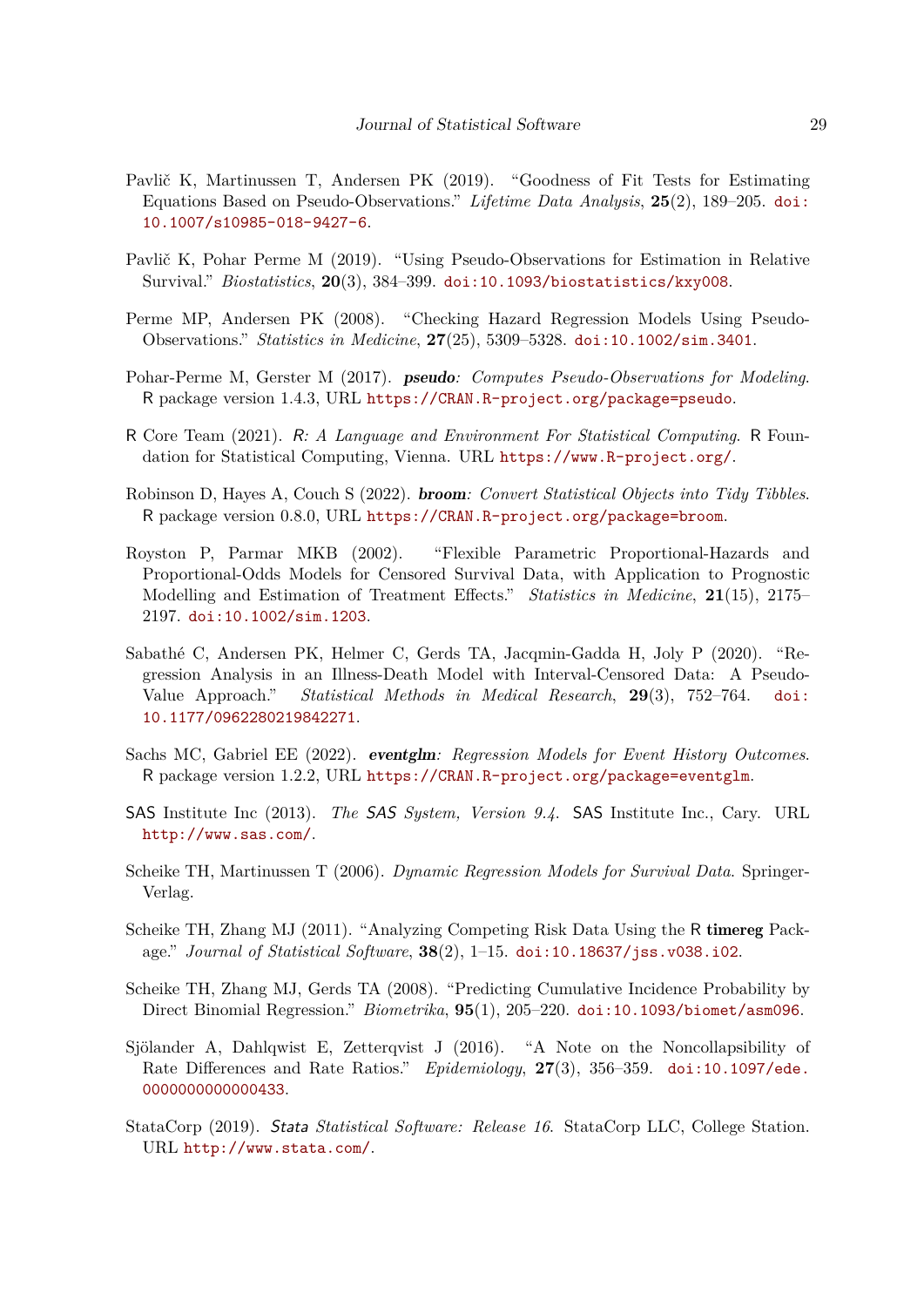- <span id="page-29-0"></span>Sutradhar R, Austin PC (2018). "Relative Rates Not Relative Risks: Addressing a Widespread Misinterpretation of Hazard Ratios." *Annals of Epidemiology*, **28**(1), 54–57. [doi:10.1016/](https://doi.org/10.1016/j.annepidem.2017.10.014) [j.annepidem.2017.10.014](https://doi.org/10.1016/j.annepidem.2017.10.014).
- <span id="page-29-4"></span>Therneau TM (2022). *A Package for Survival Analysis in* R. R package version 3.3-1, URL <https://CRAN.R-project.org/package=survival>.
- <span id="page-29-3"></span>Therneau TM, Grambsch PM (2000). *Modeling Survival Data: Extending the Cox Model*. Springer-Verlag, New York. ISBN 0-387-98784-3.
- <span id="page-29-2"></span>Tian L, Zhao L, Wei LJ (2014). "Predicting the Restricted Mean Event Time with the Subject's Baseline Covariates in Survival Analysis." *Biostatistics*, **15**(2), 222–233. [doi:](https://doi.org/10.1093/biostatistics/kxt050) [10.1093/biostatistics/kxt050](https://doi.org/10.1093/biostatistics/kxt050).
- <span id="page-29-5"></span>Zeileis A (2004). "Econometric Computing with HC and HAC Covariance Matrix Estimators." *Journal of Statistical Software*, **11**(10), 1–17. [doi:10.18637/jss.v011.i10](https://doi.org/10.18637/jss.v011.i10).
- <span id="page-29-6"></span>Zeileis A (2006). "Object-Oriented Computation of Sandwich Estimators." *Journal of Statistical Software*, **16**(9), 1–16. [doi:10.18637/jss.v016.i09](https://doi.org/10.18637/jss.v016.i09).
- <span id="page-29-1"></span>Zhao L, Tian L, Claggett B, Pfeffer M, Kim DH, Solomon S, Wei L (2018). "Estimating Treatment Effect With Clinical Interpretation From a Comparative Clinical Trial With an End Point Subject to Competing Risks." *JAMA Cardiology*, **3**(4), 357–358. [doi:10.1001/](https://doi.org/10.1001/jamacardio.2018.0127) [jamacardio.2018.0127](https://doi.org/10.1001/jamacardio.2018.0127).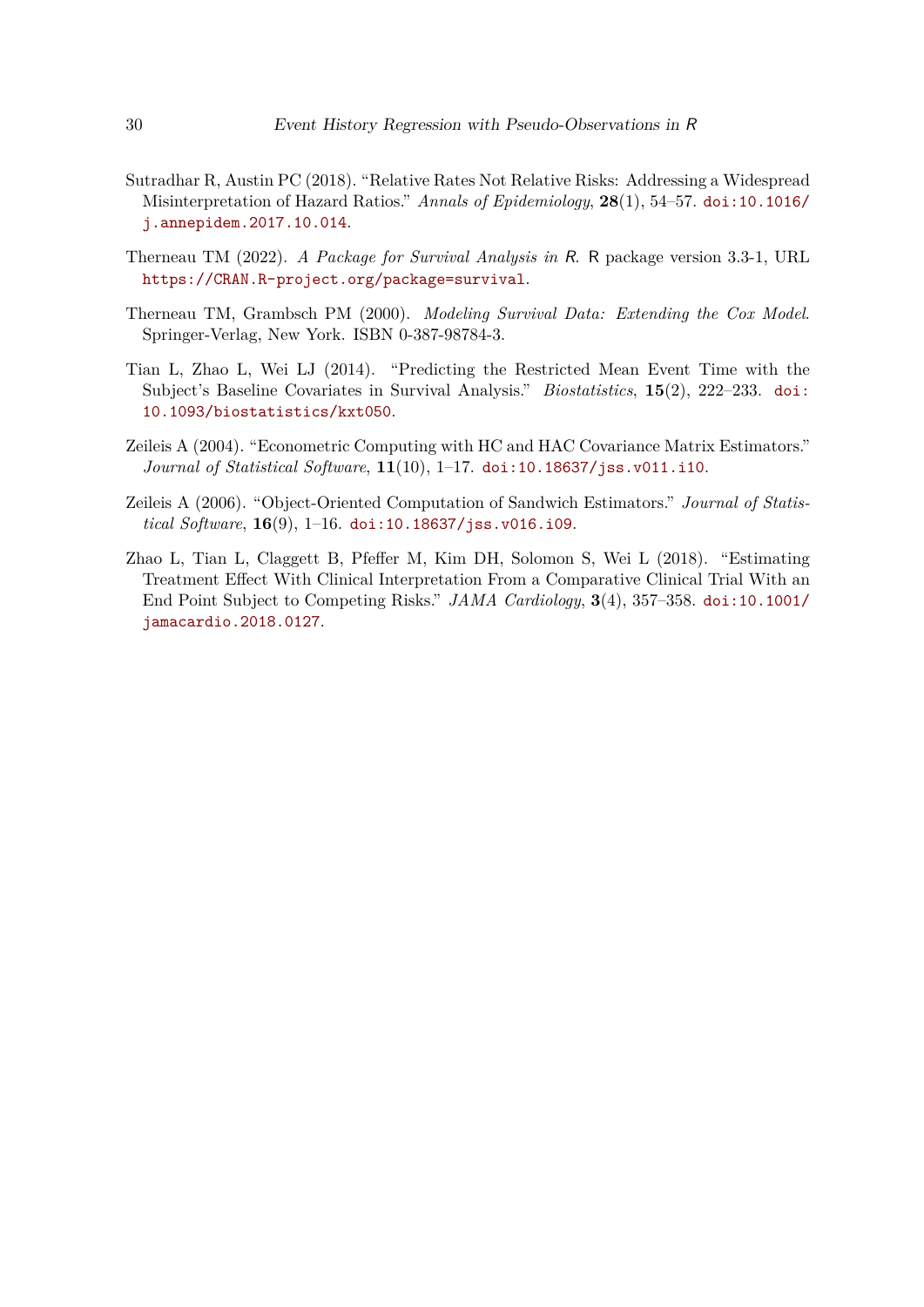### **A. Simulation study**

#### **A.1. Data generation**

We generated datasets with competing risks according to [Beyersmann, Latouche, Buchholz,](#page-26-14) [and Schumacher](#page-26-14) [\(2009\)](#page-26-14) as follows: We first generated a binary covariate *Z* as Bernoulli with probability 0.3, a normal random variable with mean 4 and standard deviation 4, and a log normal random variable with parameters 0 and 1:  $X_1, X_2$ . Then  $\mathbf{Q} = (1, Z, X_1, X_2)$ . We used a proportional hazards Weibull distribution to generate the time data for  $k = 1, 2$ , with a hazard of:  $h_k(t | \mathbf{Q}) = \gamma_k * (1/e^{(\mathbf{Q}^\top \zeta_k)})^{\gamma_k} * t^{\gamma_k-1}$  and a cumulative hazard given by:  $H_k(t | \mathbf{Q}) = (1/e^{(\mathbf{Q}^\top \zeta_k)})^{\gamma_k} * (t)^{\gamma_k}$ , where **Q** is the vector of all covariates of interest in this order  $(1, Z, X1, X2)$ , which then correspond to the cause specific vector of coefficients  $\zeta_k = (\zeta_0, \zeta_z, \zeta_{x1}, \zeta_{x2})$ . The overall survivor function of the times to any of the events is then given by:  $P(T_{ov} > t | \mathbf{Q}) = \exp(-\sum_{k} H_k(t | \mathbf{Q}))$ .

We create overall survival times (times to any event) by inverting the CDF, one less the survivor, using the probability integral transform to obtain overall survival times, *Tov*. We then determine which of the event types a time belongs to by randomly generating from a Bernoulli with probability  $h_m(T_{ov} | \mathbf{Q})/(h_m(T_{ov} | \mathbf{Q}) + h_{m'}(T_{ov} | \mathbf{Q}))$  and assigning event type 1 if 1 and 2 if 0. We then generate Weibull censoring times using the rweibull parameterization with shape parameter equal to  $e^{\mathbf{Q}^\top \alpha}$  and scale parameter  $\gamma_c$ . The intercept (i.e., first element) of  $\alpha$  determines the amount of censoring, and whether the remaining coefficients are nonzero determines whether the censoring depends on covariates. When  $\gamma_c = 1$ , the censoring times follow a proportional hazards model, and thus the Cox model for the censoring times is correctly specified.

We consider a binary covariate of main interest (with probability 0.3), and two continuous covariates, one normally distributed with mean 4 and variance 1, and the other log normally distributed with parameters 0 and 1. Intercept and shape parameters were determined so that the proportion of observations having the event of interest was approximately equally probable as the competing event before the time of interest and for varying amounts of censoring. We consider 3 different effects of covariates on the outcome of interest. In the null scenario, there is no association of any covariates with the event times. We additionally consider moderate and large effect sizes in combination will small effects of the continuous covariates. We allow for any (or none) of the covariates to be associated with censoring. Specific parameter values are given in the supplementary materials and as a companion R package (sachsmc/pseudoglm on GitHub) for running the simulation studies. Within each scenario, we consider different sample sizes, censoring rates, and strength of covariate effects on the censoring time.

For each scenario and simulation replicate, we fit regression models with the cause of interest at a fixed time modeled as a function of the binary covariate of interest, adjusted for the two continuous covariates. We did this for the cumulative incidence and the restricted mean at a fixed time for the identity and log link functions and compared the estimated coefficient for the binary covariate to the true coefficient. All of the available model estimation options were run and compared in the simulation study. We report a subset of the findings that are representative of the main conclusions, using a sample size of 500 observations, with 1000 simulation replicates.

The true values of the coefficients were determined by generated a very large sample of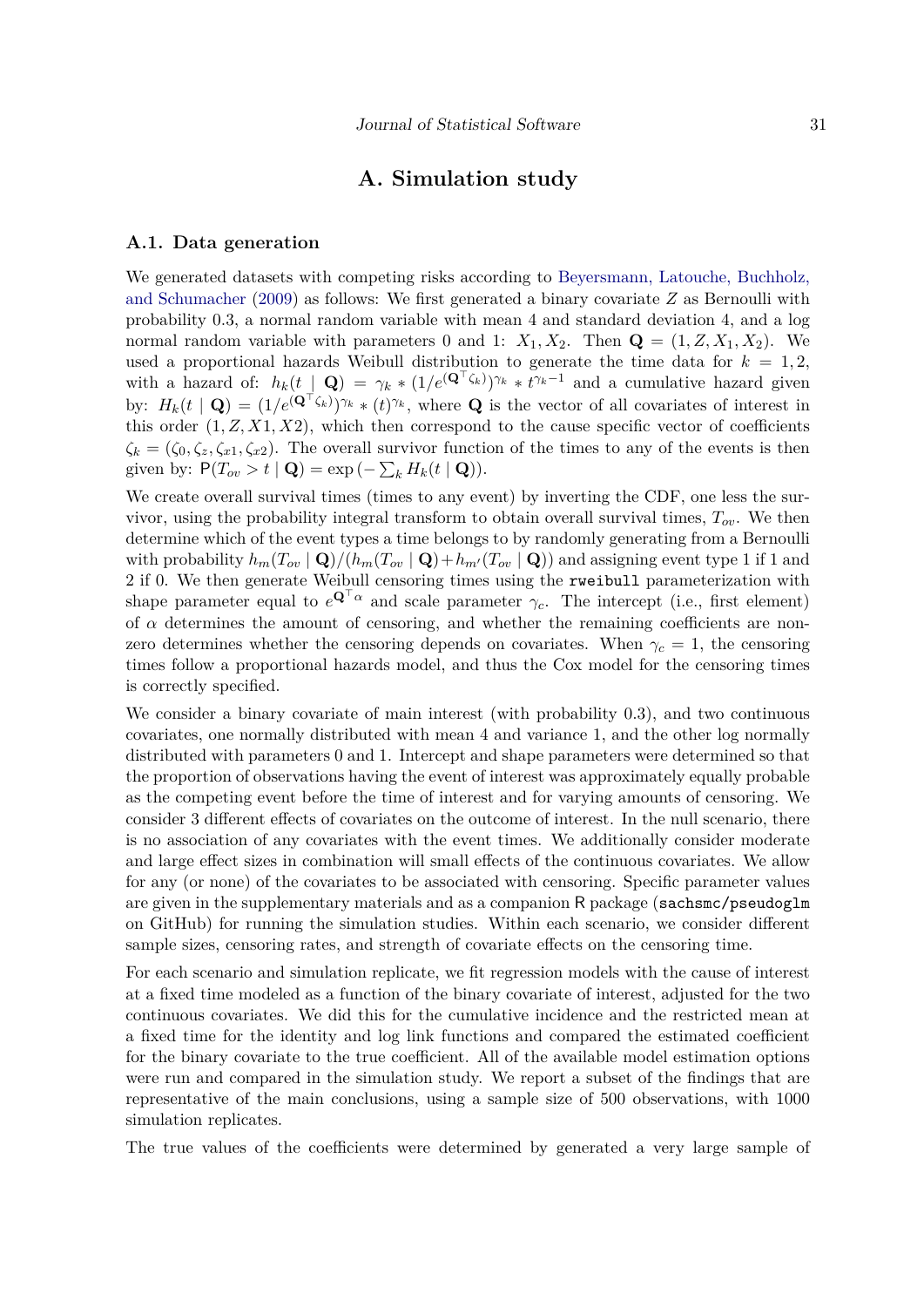covariates **Q**, then calculating the corresponding true values of the cumulative incidence or restricted mean life time lost, and finally regressing those true values against the covariates using the link function. Samples large enough to achieve a precision of 1e-4 on the coefficient values were used. Code for reproducing the simulation study is available in the reproducibility materials as an R script.

#### **A.2. Results**

Under the null setting, where none of the covariates are associated with the outcome, we find that all of the methods are approximately unbiased and preserve the nominal type I error rate (data not shown). This holds regardless of whether or how strongly associated the covariates are with censoring (similar to what was found in the simulations study of [Binder](#page-26-12) *et al.* [\(2014\)](#page-26-12)). The more interesting results are where we find when and how the standard pseudo-observation method and the stratified method break down due to dependent censoring. In what follows, we present settings with samples of size 500 and the identity link. The patterns of relative performance of the methods for other sample sizes and link functions are similar.

In Table [1,](#page-32-0) we show the bias of the coefficient estimates for the cumulative incidence as a proportion of the true coefficient value and empirical standard deviation over the 1000 simulation replicates in a subset of the scenarios and with a subset of the methods. The beta.cens column shows the values of the three coefficients (binary, continuous 1, continuous 2) representing the strengths of the associations between the covariates and censoring. When there is a large amount of censoring (80%), the independent approach shows a large amount of bias. When the censoring depends only on the binary covariate  $(0.1, 0, 0)$ , the stratified approach effectively removes that bias. When the censoring depends on all three covariates, the stratified approach is misspecified and thus biased, but the weighting methods (ipcw.aalen and ipcw.coxph) effectively decrease that bias. The true censoring model does not follow the proportional hazards model, and thus the ipcw.coxph approach is misspecified and is apparently less efficient but more effective at reducing bias as compared to the ipcw.aalen approach. Similar trends were observed with the restricted mean models.

Drilling down into the scenario with a large amount of covariate dependent censoring, we compare the different inverse probability of censoring weighting approaches in Table [2.](#page-32-1) The second column shows whether the censoring model follows proportional hazards or not, and the weighting column shows the weighting method used. All weighting methods exhibit similarly small amounts of bias, with no clear patterns emerging regarding degrees of bias or relative efficiency. It seems that the Binder approach to weighting combined with either Aalen's additive hazards model or the Cox proportional hazards model would work well in many plausible scenarios.

Turning now to the variance estimation, Table [3](#page-33-0) shows the bias of the standard deviation estimation relative to the empirical standard deviation over the replicates, along with the 95% confidence interval coverage using the different variance estimates. The robust variance estimator (the sandwich variance as implemented in the **sandwich** package) is the clear winner here, with minimal bias and approximately correct coverage in all cases. The corrected variance estimator has marginal benefits over the robust variance estimator in some settings, that is, smaller variance but still correct coverage.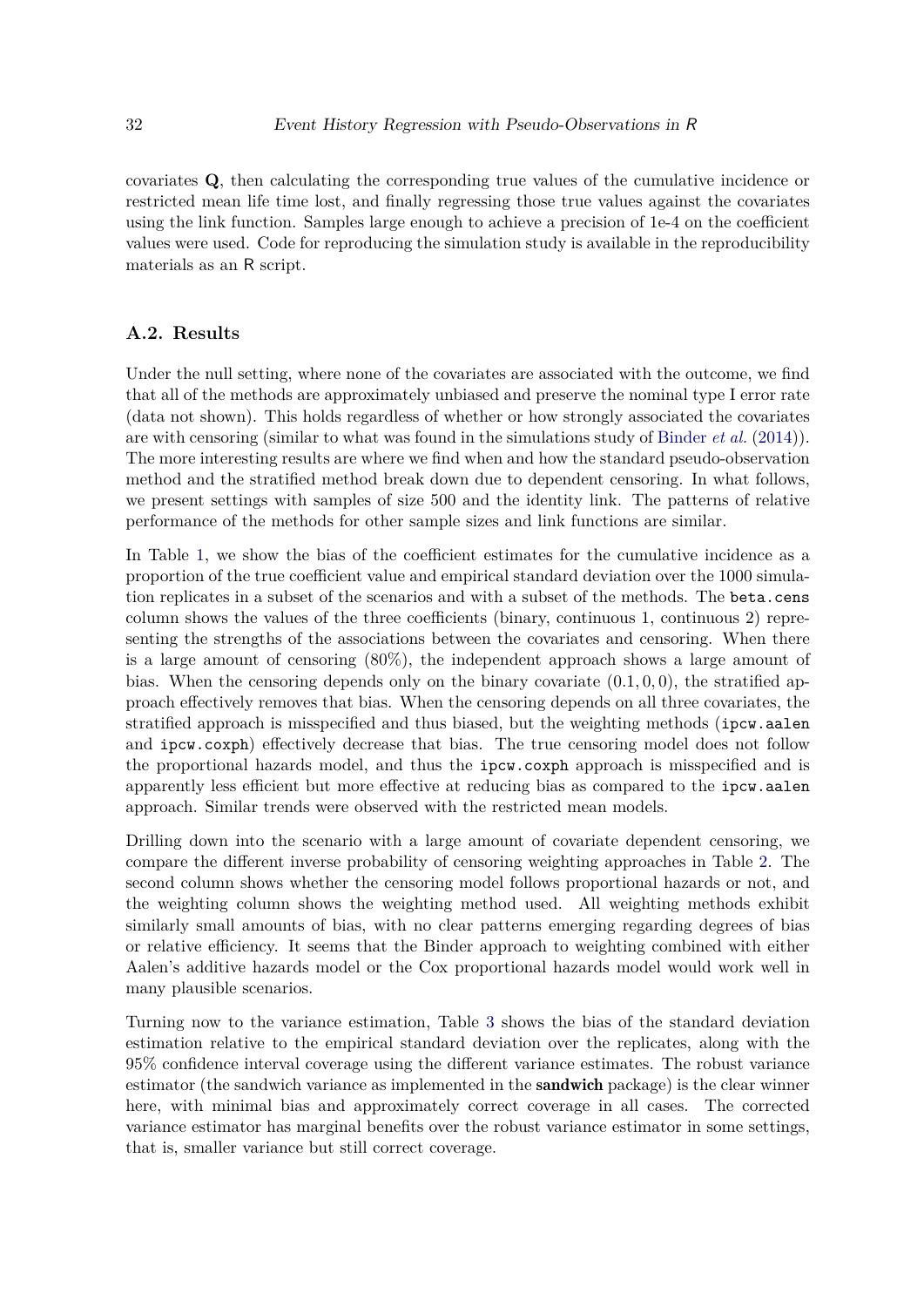| Coeff.   |      | Cens. rate beta.cens        | Independent  | Stratified      | ipcw.aalen      | ipcw.coxph      |
|----------|------|-----------------------------|--------------|-----------------|-----------------|-----------------|
| moderate | 0.50 | (0.1, 0, 0)                 | 0.054(0.069) | 0.019(0.066)    | 0.021(0.067)    | 0.019(0.070)    |
| moderate |      | $0.50\quad(0.1, 0.1, 0.05)$ | 0.057(0.069) | 0.022(0.066)    | 0.026(0.068)    | 0.009(0.072)    |
| moderate |      | $0.80\quad(0.1, 0, 0)$      | 0.099(0.154) | $-0.007(0.135)$ | $-0.007(0.150)$ | $-0.057(0.163)$ |
| moderate |      | $0.80\quad(0.1, 0.1, 0.05)$ | 0.144(0.164) | 0.034(0.145)    | 0.032(0.191)    | $-0.055(0.220)$ |
| large    |      | $0.50\quad(0.1, 0, 0)$      | 0.034(0.047) | 0.000(0.042)    | 0.003(0.042)    | 0.001(0.045)    |
| large    |      | $0.50\quad(0.1, 0.1, 0.05)$ | 0.059(0.048) | 0.022(0.044)    | 0.008(0.045)    | 0.002(0.048)    |
| large    |      | $0.80\quad(0.1,0,0)$        | 0.079(0.099) | $-0.005(0.086)$ | 0.017(0.095)    | 0.008(0.116)    |
| large    |      | $0.80\quad(0.1, 0.1, 0.05)$ | 0.122(0.104) | 0.031(0.090)    | 0.006(0.122)    | $-0.016(0.151)$ |

<span id="page-32-0"></span>Table 1: Bias and empirical standard deviation of the coefficient estimate under different censoring scenarios and using different estimation methods.

| Coeff.   | Cens. model | Cens. rate | Weighting     | ipcw.aalen      | ipcw.coxph      |
|----------|-------------|------------|---------------|-----------------|-----------------|
| moderate | PH          | 0.50       | Binder        | 0.019(0.065)    | 0.012(0.066)    |
| moderate | <b>PH</b>   | 0.50       | Hajek         | 0.020(0.065)    | 0.003(0.066)    |
| moderate | <b>PH</b>   | 0.80       | <b>Binder</b> | $-0.005(0.119)$ | $-0.004(0.123)$ |
| moderate | PН          | 0.80       | Hajek         | 0.016(0.124)    | 0.027(0.131)    |
| moderate | nonPH       | 0.50       | Binder        | 0.009(0.066)    | 0.005(0.067)    |
| moderate | nonPH       | 0.50       | Hajek         | 0.026(0.068)    | 0.009(0.072)    |
| moderate | nonPH       | 0.80       | <b>Binder</b> | 0.020(0.156)    | 0.042(0.164)    |
| moderate | nonPH       | 0.80       | Hajek         | 0.032(0.191)    | $-0.055(0.220)$ |
| large    | PH          | 0.50       | <b>Binder</b> | 0.001(0.043)    | 0.001(0.044)    |
| large    | PН          | 0.50       | Hajek         | 0.004(0.044)    | 0.001(0.045)    |
| large    | PН          | 0.80       | Binder        | 0.010(0.076)    | 0.009(0.077)    |
| large    | PН          | 0.80       | Hajek         | 0.014(0.079)    | 0.009(0.089)    |
| large    | nonPH       | 0.50       | <b>Binder</b> | 0.004(0.044)    | 0.002(0.045)    |
| large    | nonPH       | 0.50       | Hajek         | 0.008(0.045)    | 0.002(0.048)    |
| large    | nonPH       | 0.80       | Binder        | $-0.025(0.095)$ | $-0.030(0.105)$ |
| large    | nonPH       | 0.80       | Hajek         | 0.006(0.122)    | $-0.016(0.151)$ |

<span id="page-32-1"></span>Table 2: Bias and empirical standard deviation of the coefficient estimate under different censoring scenarios and using different estimation methods.